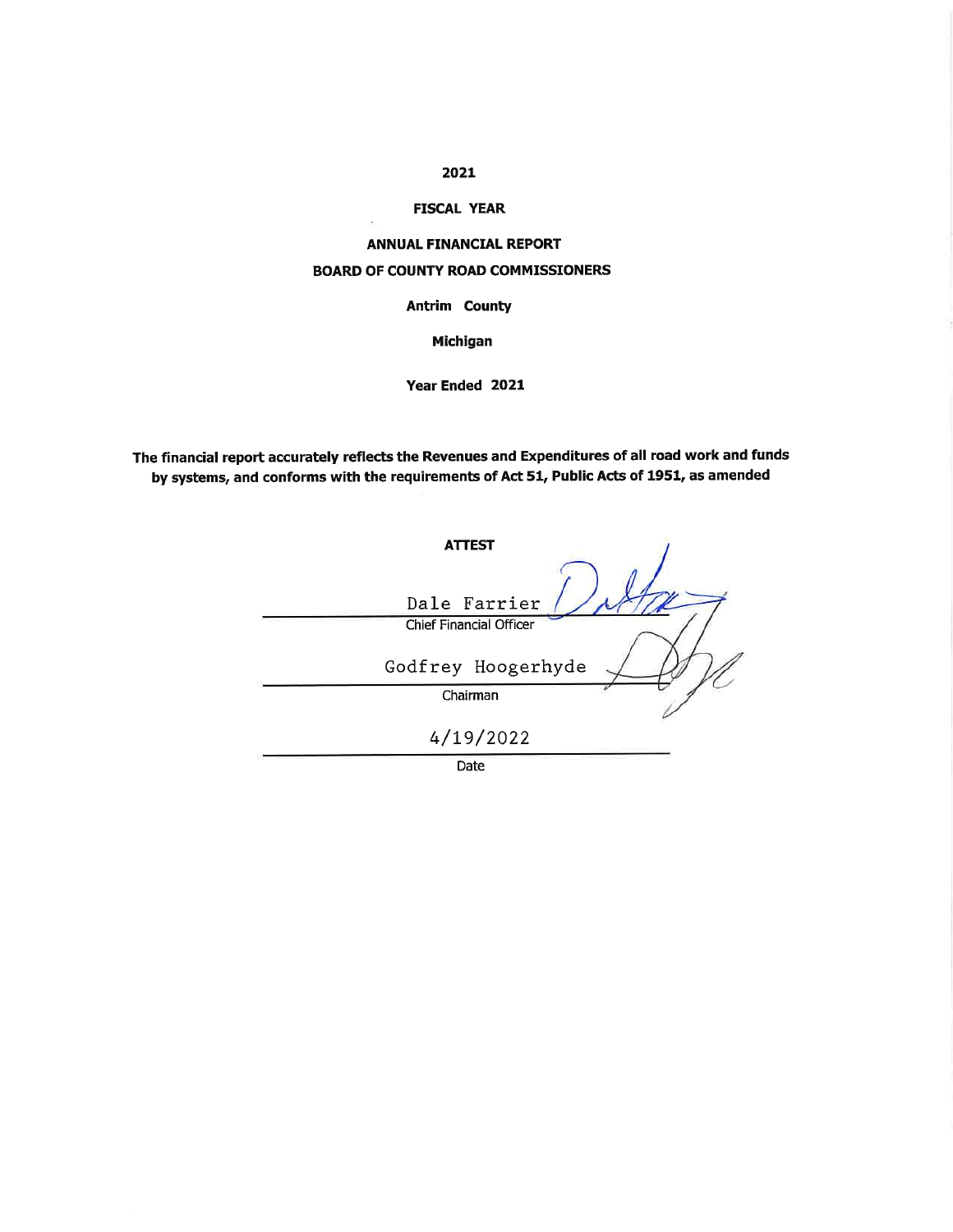**Start:** 01/01/2021 **End:** 12/31/2021

### **BALANCE SHEET**

### **Assets**

# **General Operating Fund**

| 1. Cash                                     | \$489,539.12 |
|---------------------------------------------|--------------|
| 2. Investments                              | 0.00         |
| 3. AccountsReceivable:                      |              |
| a. Michigan Transportation Fund             | 1,078,672.48 |
| b. State Trunkline Maintenance              | 111,010.53   |
| c. State Transportation Department - Other  | 19,322.82    |
| d. Due on County Road Agreement             | 10,867.38    |
| e. Due on Special Assessement               | 0.00         |
| f. Sundry Accounts Receivable               | 10,997.69    |
| <b>Inventories/Pre-Paid Insurance/Other</b> |              |
|                                             | 0.00         |
| 4. Deferred Expense State Aid               | 488,168.02   |
| 5. Road Materials                           | 94,344.43    |
| 6. Equipment Materials and Parts            | 45,041.00    |
| 7. Prepaid Insurance                        |              |
| 8. Deferred Expense - Federal Aid           | 0.00         |
| 9. Other                                    | 0.00         |

**10. TOTAL ASSETS**

**\$2,347,963.47**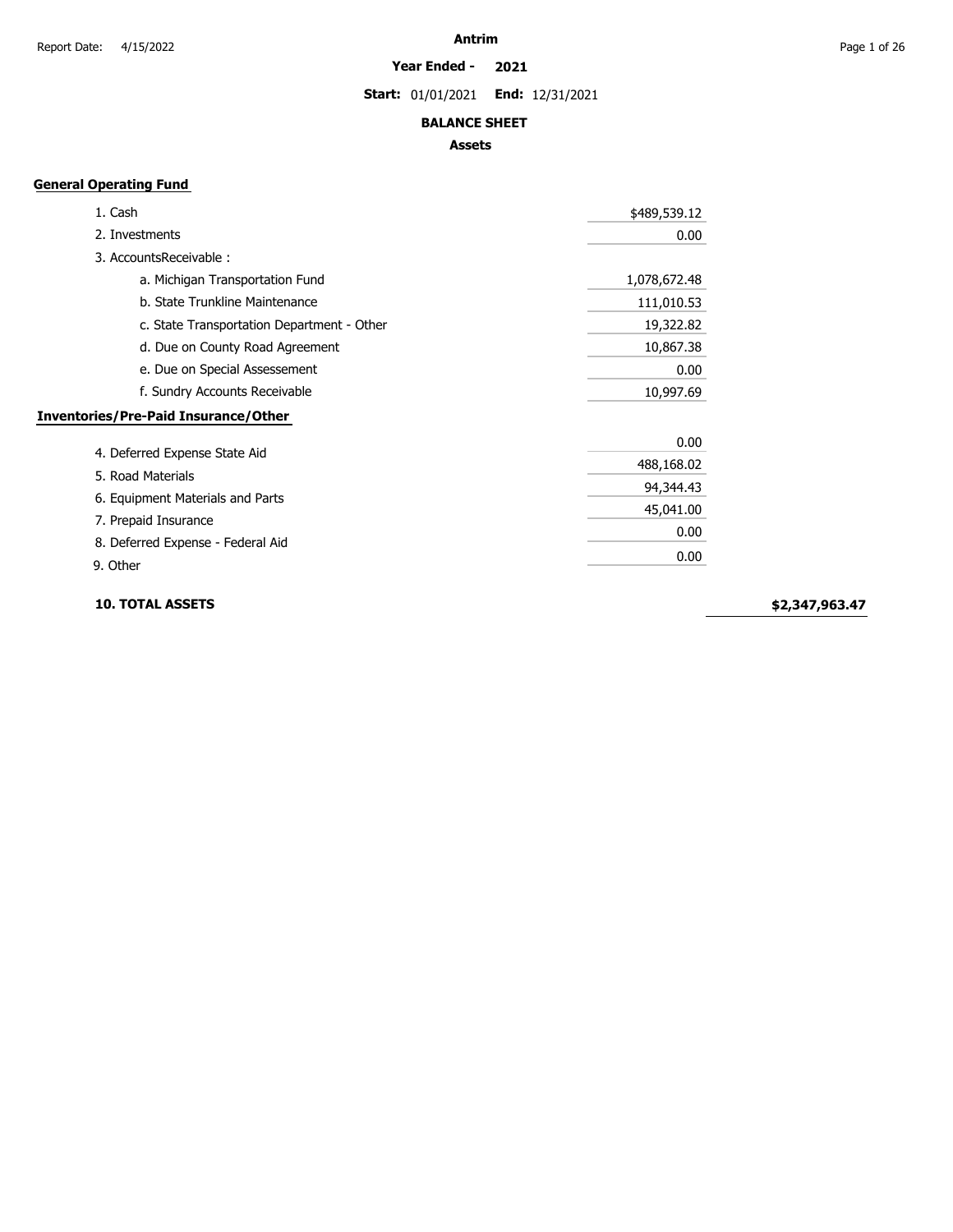**Start:** 01/01/2021 **End:** 12/31/2021

### **Liabilities and Fund Balances**

# **Liabilities**

| 11. Accounts Payable                               | \$68,454.55 |
|----------------------------------------------------|-------------|
| 12. Notes Payable (Short Term)                     | 0.00        |
| 13. Accrued Liability                              | 52,979.84   |
| 14. Advances                                       | 386,226.00  |
| 15. Deferred Revenue - Special Assessment District | 0.00        |
| 16. Deferred Revenue - EDF Forest Rd.(E)           | 0.00        |
| 17. Deferred Revenue                               | 0.00        |
| 18. Other                                          | 0.00        |
| <b>Fund Balances</b>                               |             |

| 19. Primary Road Fund                          | 505,292.34   |  |  |
|------------------------------------------------|--------------|--|--|
| 20. Local Road Fund                            | 6,001.67     |  |  |
| 21. County Road Commission Fund                | 1,329,009.07 |  |  |
| <b>22. Total Fund Balances</b>                 | 1,840,303.08 |  |  |
| <b>23. TOTAL LIABILITIES AND FUND BALANCES</b> |              |  |  |

**\$2,347,963.47**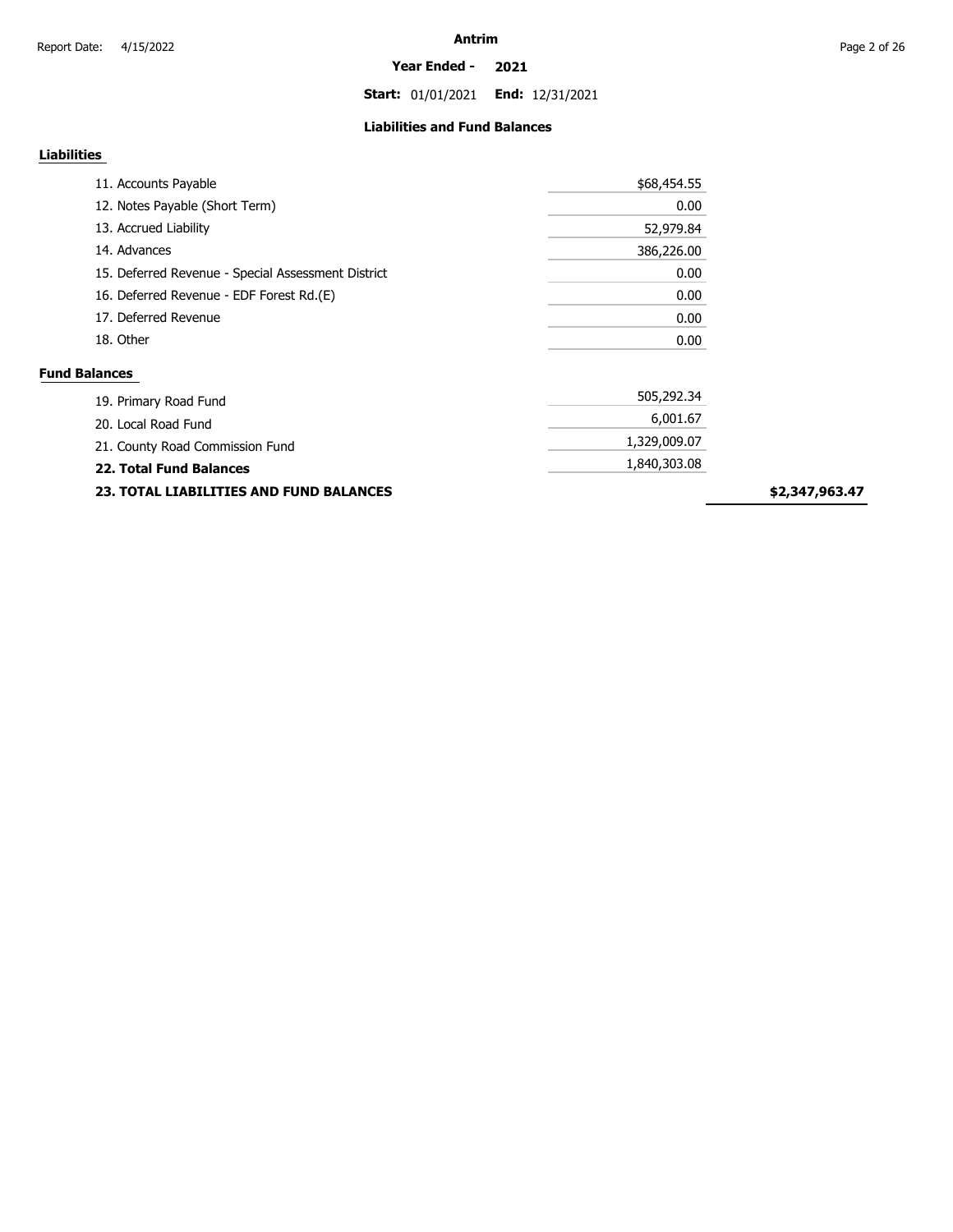#### **Year Ended - 2021**

**Start:** 01/01/2021 **End:** 12/31/2021

# **CAPITAL ASSETS ACCOUNT GROUP**

| <b>Assets</b>                              | (A)                          | (B)           |                 |
|--------------------------------------------|------------------------------|---------------|-----------------|
| 24. Land                                   |                              | \$261,759.09  |                 |
| 25. Land Improvements                      | \$0.00                       |               |                 |
| 25 a.Less: Accumulated Depreciation        | 0.00                         | 0.00          |                 |
| 26. Depletable Assets                      | 0.00                         |               |                 |
| 26 a.Less: Accumulated Depreciation        | 0.00                         | 0.00          |                 |
| 27. Buildings                              | 2,656,756.87                 |               |                 |
| 27 a.Less: Accumulated Depreciation        | (1,553,492.14)               | 1,103,264.73  |                 |
| 28. Equipment - Road                       | 9,980,493.23                 |               |                 |
| 28 a.Less: Accumulated Depreciation        | (7, 394, 103.30)             | 2,586,389.93  |                 |
| 29. Equipment - Shop                       | 291,773.81                   |               |                 |
| 29 a.Less: Accumulated Depreciation        | (202, 626.11)                | 89,147.70     |                 |
| 30. Equipment - Engineers                  | 114,471.14                   |               |                 |
| 30 a.Less: Accumulated Depreciation        | (67, 472.67)                 | 46,998.47     |                 |
| 31. Equipment - Yard and Storage           | 1,049,391.46                 |               |                 |
| 31 a.Less: Accumulated Depreciation        | (982, 195.42)                | 67,196.04     |                 |
| 32. Equipment and Furniture - Office       | 149,638.38                   |               |                 |
| 32 a.Less: Accumulated Depreciation        | (134,086.66)                 | 15,551.72     |                 |
| 33. Infrastructure                         | 47,562,635.00                |               |                 |
| 33 a.Less: Accumulated Depreciation        | (11,516,066.00)              | 36,046,569.00 |                 |
| 34. Vehicles                               | 0.00                         |               |                 |
| 34 a.Less: Accumulated Depreciation        | 0.00                         | 0.00          |                 |
| 35. Construction Work in Progress          |                              | 0.00          |                 |
|                                            | 36. Total Assets             |               | \$40,216,876.68 |
| <b>Equities</b>                            |                              |               |                 |
|                                            |                              |               |                 |
| 37. Plant and Equipment Equity             |                              |               |                 |
|                                            | 37 a.Primary                 | 0.00          |                 |
|                                            | 37 b.Local                   | 0.00          |                 |
|                                            | 37 c.Co. Road Comm.          | 4,170,307.68  |                 |
|                                            | 37 d.Infrastructure          | 36,046,569.00 |                 |
|                                            | <b>38. Total Equities</b>    |               | \$40,216,876.68 |
| <b>Long Term Debt</b>                      |                              |               |                 |
| 39. Bonds Payable (Act 51)                 |                              | 0.00          |                 |
| 40. Notes Payable (Act 143)                |                              | 0.00          |                 |
| 41. Vested Vacation and Sick Leave Payable |                              | 161,122.23    |                 |
| 42. Installment/Lease Purchase Payable     |                              | 0.00          |                 |
| 43. Other                                  |                              | 0.00          |                 |
|                                            | <b>44. Total Liabilities</b> |               | \$161,122.23    |
| <b>Fiduciary Fund</b>                      |                              |               |                 |
| 45. Deferred Compensation (Pension) Plan   |                              |               | \$0.00          |
|                                            |                              |               |                 |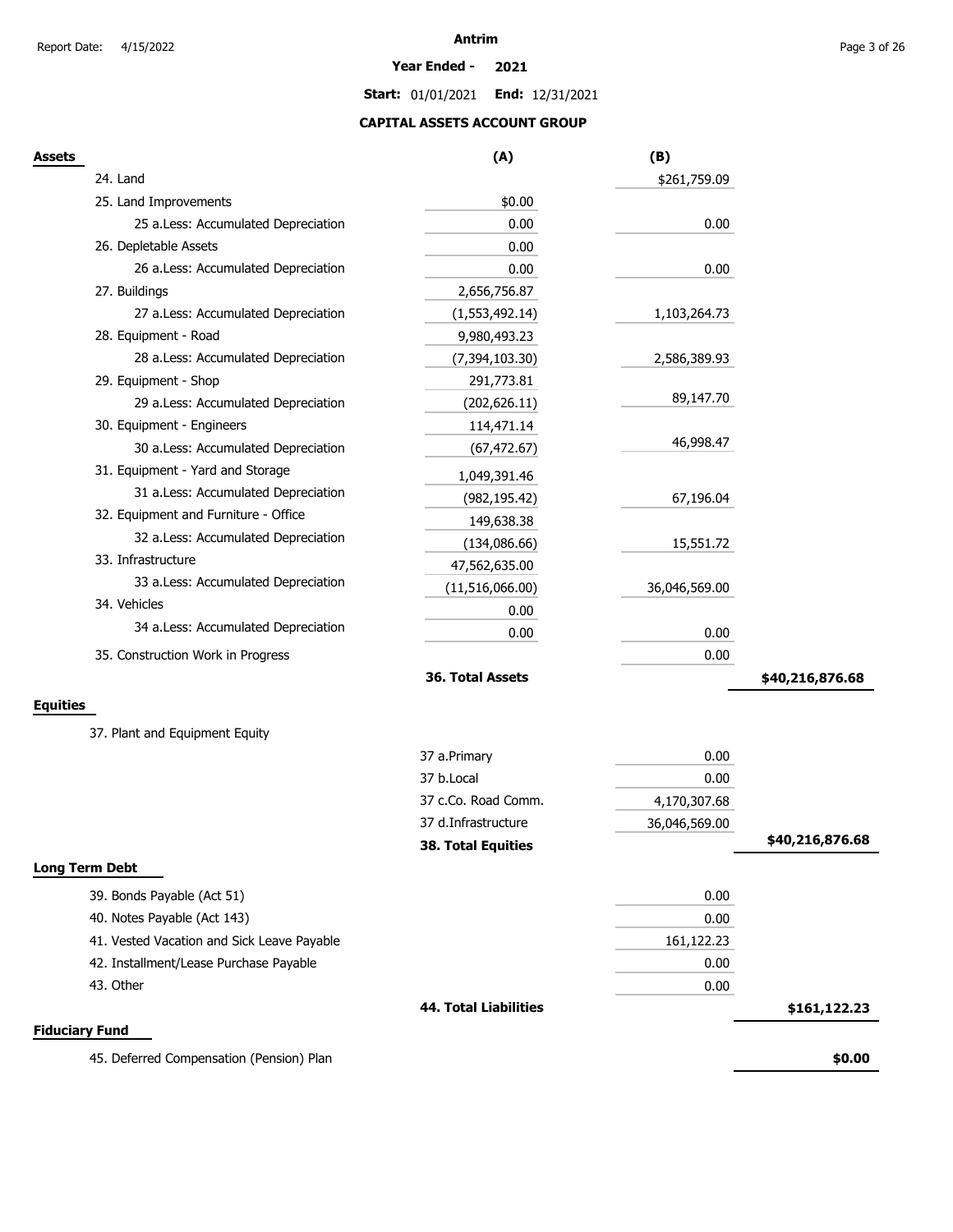#### **Year Ended - 2021**

**Start:** 01/01/2021 **End:** 12/31/2021

### **STATEMENT OF REVENUES**

|                                     | <b>Primary Road</b> | <b>Local Road</b> | Co. Road          |                |
|-------------------------------------|---------------------|-------------------|-------------------|----------------|
|                                     | <b>Fund</b>         | <b>Fund</b>       | <b>Comm. Fund</b> | <b>Total</b>   |
|                                     | (P)                 | (L)               | (C)               | (T)            |
| <b>Taxes</b>                        |                     |                   |                   |                |
| 46. County Wide Millage             | \$0.00              | \$0.00            | \$0.00            | \$0.00         |
| 47. Other                           | 0.00                | 0.00              | 0.00              | 0.00           |
| 48. Total Taxes                     | 0.00                | 0.00              | 0.00              | 0.00           |
| <b>Licenses and Permits</b>         |                     |                   |                   |                |
| 49. Specify                         | 0.00                | 0.00              | 58,666.00         | 58,666.00      |
| <b>Federal Sources</b>              |                     |                   |                   |                |
| 50. Surface Tran. Program (STP)     | 0.00                | 0.00              | 0.00              | 0.00           |
| 51. C Funds - Federal               | 0.00                | 0.00              | 0.00              | 0.00           |
| 52. D Funds - Federal               | 0.00                | 0.00              | 0.00              | 0.00           |
| 53. Bridge                          | 0.00                | 0.00              | 0.00              | 0.00           |
| 54. High Priority                   | 0.00                | 0.00              | 0.00              | 0.00           |
| 55. Other                           | 0.00                | 0.00              | 0.00              | 0.00           |
| 56. Total Federal Sources           | 0.00                | 0.00              | 0.00              | 0.00           |
| <b>STATE SOURCES</b>                |                     |                   |                   |                |
| <b>Michigan Transportation Fund</b> |                     |                   |                   |                |
| 57. Engineering                     | 5,952.45            | 4,047.55          |                   | 10,000.00      |
| 58. Snow Removal                    | 237,989.95          | 294,426.46        |                   | 532,416.41     |
| 59. Urban Road                      | 0.00                | 0.00              |                   | 0.00           |
| 60. Allocation                      | 3,541,913.12        | 2,408,427.67      |                   | 5,950,340.79   |
| 61. Total MTF                       | 3,785,855.52        | 2,706,901.68      |                   | 6,492,757.20   |
| <b>Other</b>                        |                     |                   |                   |                |
| 62. Local Bridge                    | 0.00                | 0.00              |                   | 0.00           |
| 63. Other                           | 0.00                | 0.00              | 0.00              | 0.00           |
| 64. Total Other                     | 0.00                | 0.00              | 0.00              | 0.00           |
| <b>Economic Development Fund</b>    |                     |                   |                   |                |
| 65. Target Industries (A)           | 0.00                | 0.00              |                   | 0.00           |
| 66. Urban Congestion (C)            | 0.00                | 0.00              |                   | $0.00\,$       |
| 67. Rural Primary (D)               | 0.00                | 0.00              |                   | 0.00           |
| 68. Forest Road (E)                 | 51,103.17           | 0.00              |                   | 51,103.17      |
| 69. Urban Area (F)                  | 0.00                | 0.00              |                   | 0.00           |
| 70. Other                           | 0.00                | 0.00              |                   | 0.00           |
| 71. Total EDF                       | 51,103.17           | 0.00              |                   | 51,103.17      |
| 72. Total State Sources             | \$3,836,958.69      | \$2,706,901.68    | \$0.00            | \$6,543,860.37 |
|                                     |                     |                   |                   |                |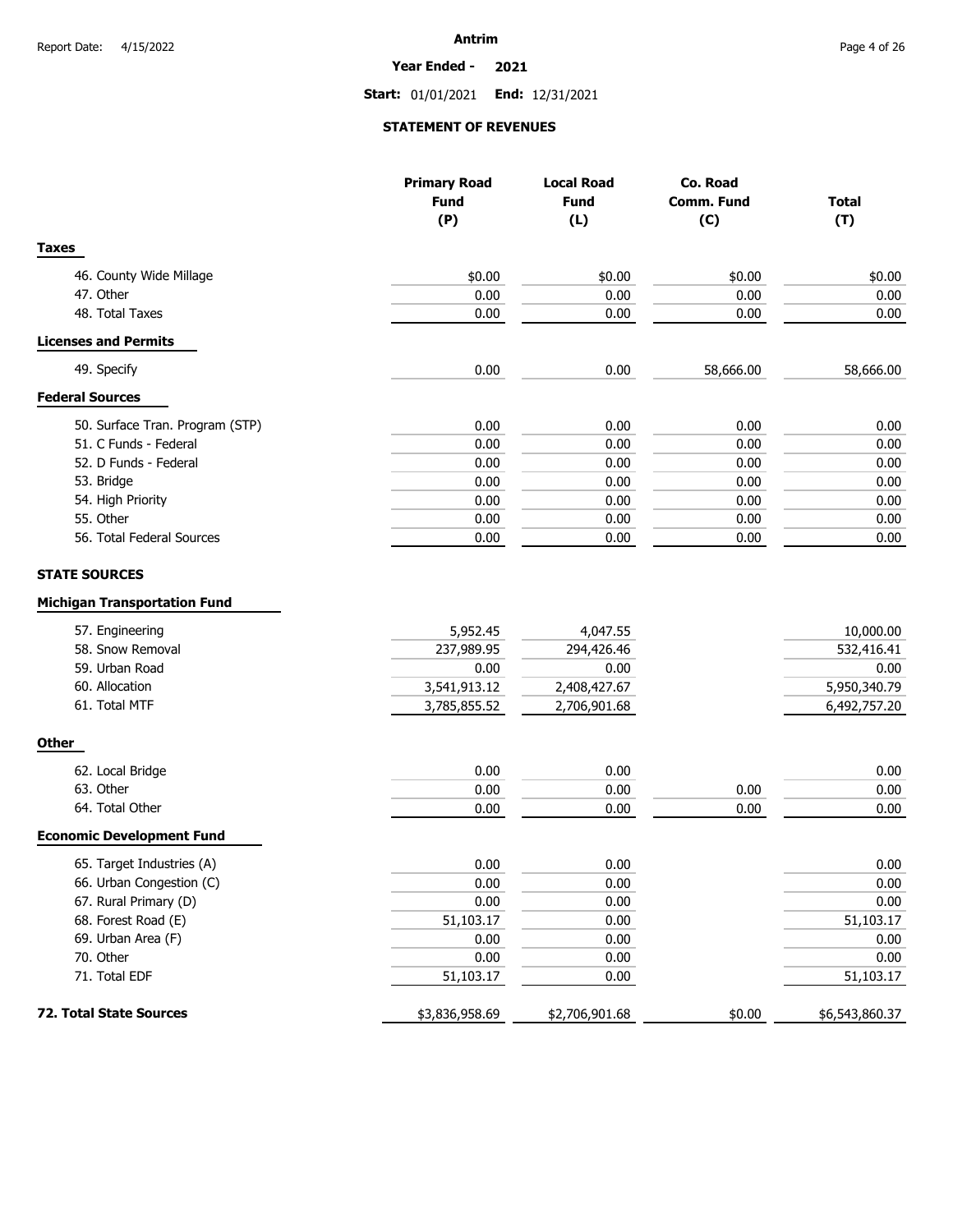#### **Year Ended - 2021**

**Start:** 01/01/2021 **End:** 12/31/2021

### **STATEMENT OF REVENUES**

|                                                         | <b>Primary Road</b><br><b>Fund</b><br>(P) | <b>Local Road</b><br><b>Fund</b><br>(L) | Co. Road<br>Comm. Fund<br>(C) | <b>Total</b><br>(T) |
|---------------------------------------------------------|-------------------------------------------|-----------------------------------------|-------------------------------|---------------------|
| <b>Contributions From Local Units</b>                   |                                           |                                         |                               |                     |
| 73. City and Village                                    | \$0.00                                    | \$0.00                                  | \$0.00                        | \$0.00              |
| 74. Township Contr.                                     | 384,788.00                                | 963,713.26                              | 0.00                          | 1,348,501.26        |
| 75. Other                                               | 0.00                                      | 0.00                                    | 18,694.28                     | 18,694.28           |
| 76. Total Contributions                                 | 384,788.00                                | 963,713.26                              | 18,694.28                     | 1,367,195.54        |
| <b>Charges for Service</b>                              |                                           |                                         |                               |                     |
| 77. Trunkline Maintenance                               | 0.00                                      |                                         | 907,910.54                    | 907,910.54          |
| 78. Trunkline Non-maintenance                           | 0.00                                      |                                         | 19,643.41                     | 19,643.41           |
| 79. Salvage Sales                                       | 0.00                                      | 0.00                                    | 2,792.46                      | 2,792.46            |
| 80. Other                                               | 0.00                                      | 0.00                                    | 0.00                          | 0.00                |
| 81. Total Charges                                       | 0.00                                      | 0.00                                    | 930,346.41                    | 930,346.41          |
| <b>Interest and Rents</b>                               |                                           |                                         |                               |                     |
| 82. Interest Earned                                     | 143.60                                    | 0.68                                    | 192.03                        | 336.31              |
| 83. Property Rentals                                    | 0.00                                      | 0.00                                    | 0.00                          | 0.00                |
| 84. Total Interest/Rents                                | 143.60                                    | 0.68                                    | 192.03                        | 336.31              |
| <b>Other</b>                                            |                                           |                                         |                               |                     |
| 85. Special Assessments                                 | 0.00                                      | 0.00                                    | 0.00                          | 0.00                |
| 86. Land and Bldg. Sales                                | 0.00                                      | 0.00                                    | 0.00                          | 0.00                |
| 87. Sundry Refunds                                      | 0.00                                      | 0.00                                    | 0.00                          | 0.00                |
| 88. Gain (Loss) Equip. Disp.                            | 0.00                                      | 0.00                                    | 37,277.49                     | 37,277.49           |
| 89. Contributions from Private Sources                  | 0.00                                      | 0.00                                    | 0.00                          | 0.00                |
| 90. Other                                               | 0.00                                      | 0.00                                    | 0.00                          | 0.00                |
| 91. Total Other                                         | 0.00                                      | 0.00                                    | 37,277.49                     | 37,277.49           |
| <b>Other Financing Sources</b>                          |                                           |                                         |                               |                     |
| 92. County Appropriation                                | 0.00                                      | 0.00                                    | 0.00                          | 0.00                |
| 93. Bond Proceeds                                       | 0.00                                      | 0.00                                    | 0.00                          | 0.00                |
| 94. Note Proceeds                                       | 0.00                                      | 0.00                                    | 0.00                          | 0.00                |
| 95. Inst. Purch./Leases                                 | 0.00                                      | 0.00                                    | 0.00                          | 0.00                |
| 96. Total Other Fin. Sources                            | 0.00                                      | 0.00                                    | 0.00                          | 0.00                |
| 97. TOTAL REVENUE AND OTHER<br><b>FINANCING SOURCES</b> | \$4,221,890.29                            | \$3,670,615.62                          | \$1,045,176.21                | \$8,937,682.12      |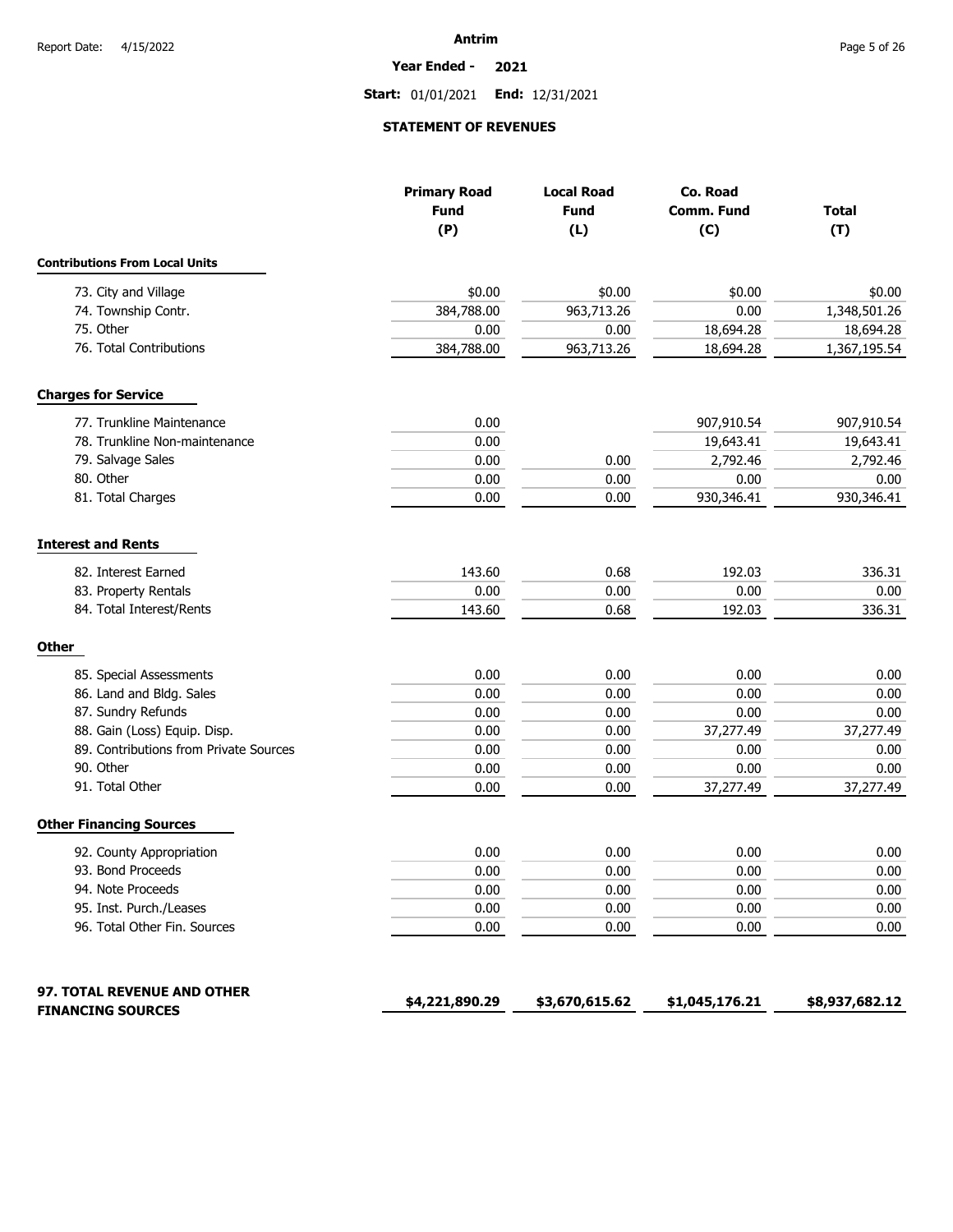#### **Year Ended - 2021**

**Start:** 01/01/2021 **End:** 12/31/2021

### **STATEMENT OF EXPENDITURES**

|                                                          | <b>Primary Road</b> | <b>Local Road</b> | Co. Road          |                 |
|----------------------------------------------------------|---------------------|-------------------|-------------------|-----------------|
|                                                          | <b>Fund</b>         | <b>Fund</b>       | <b>Comm. Fund</b> | <b>Total</b>    |
|                                                          | (P)                 | (L)               | (C)               | (T)             |
| <b>Construction/Capacity Improvement</b>                 |                     |                   |                   |                 |
| 98. Roads                                                | \$0.00              | \$0.00            |                   | \$0.00          |
| 99. Structures                                           | 0.00                | 0.00              |                   | 0.00            |
| 100. Roadside Parks                                      | 0.00                | 0.00              |                   | 0.00            |
| 101. Special Assessments                                 | 0.00                | 0.00              |                   | 0.00            |
| 102. Other                                               | 0.00                | 0.00              |                   | 0.00            |
| 103. Total Construction/Cap. Imp.                        | 0.00                | 0.00              |                   | 0.00            |
| <b>Preservation - Structural Improvements</b>            |                     |                   |                   |                 |
| 104. Roads                                               | 1,399,829.33        | 1,370,673.42      |                   | 2,770,502.75    |
| 105. Structures                                          | 0.00                | 0.00              |                   | 0.00            |
| 106. Safety Projects                                     | 0.00                | 0.00              |                   | 0.00            |
| 107. Roadside Parks                                      | 0.00                | 0.00              |                   | 0.00            |
| 108. Special Assessments                                 | 0.00                | 0.00              |                   | 0.00            |
| 109. Other                                               | 0.00                | 0.00              |                   | 0.00            |
| 110. Total Preservation - Struct. Imp.                   | 1,399,829.33        | 1,370,673.42      |                   | 2,770,502.75    |
| Maintenence                                              |                     |                   |                   |                 |
| 111. Roads                                               | 1,677,341.07        | 2,144,528.54      |                   | 3,821,869.61    |
| 112. Structures                                          | 0.00                | 0.00              |                   | 0.00            |
| 113. Roadside Parks                                      | 0.00                | 0.00              |                   | 0.00            |
| 114. Winter Maintenance                                  | 517,689.38          | 639,562.80        |                   | 1,157,252.18    |
| 115. Traffic Control                                     | 144,832.54          | 92,128.51         |                   | 236,961.05      |
| 116. Total Maintenance                                   | 2,339,862.99        | 2,876,219.85      |                   | 5,216,082.84    |
| 117. Total Construction, Preservation And<br>Maintenance | 3,739,692.32        | 4,246,893.27      |                   | 7,986,585.59    |
| Other                                                    |                     |                   |                   |                 |
| 118. Trunkline Maintenance                               | 0.00                |                   | 804,313.54        | 804,313.54      |
| 119. Trunkline Non-maintenance                           | 0.00                |                   | 19,971.49         | 19,971.49       |
| 120. Administrative Expense                              | 260,033.79          | 295,301.24        |                   | 555,335.03      |
| 121. Equipment - Net                                     | 60,340.73           | 133,492.58        | 33,062.03         | 226,895.34      |
| 122. Capital Outlay - Net                                | 0.00                | 0.00              | 659,687.05        | 659,687.05      |
| 123. Debt Principal Payment                              | 0.00                | 0.00              | 0.00              | 0.00            |
| 124. Interest Expense                                    | 0.00                | 0.00              | 0.00              | 0.00            |
| 125. Drain Assessment                                    | 0.00                | 0.00              | 0.00              | 0.00            |
| 126. Other                                               | 0.00                | 0.00              | 0.00              | 0.00            |
| 127. Total Other                                         | 320,374.52          | 428,793.82        | 1,517,034.11      | 2,266,202.45    |
| 128. Total Expenditures                                  | \$4,060,066.84      | \$4,675,687.09    | \$1,517,034.11    | \$10,252,788.04 |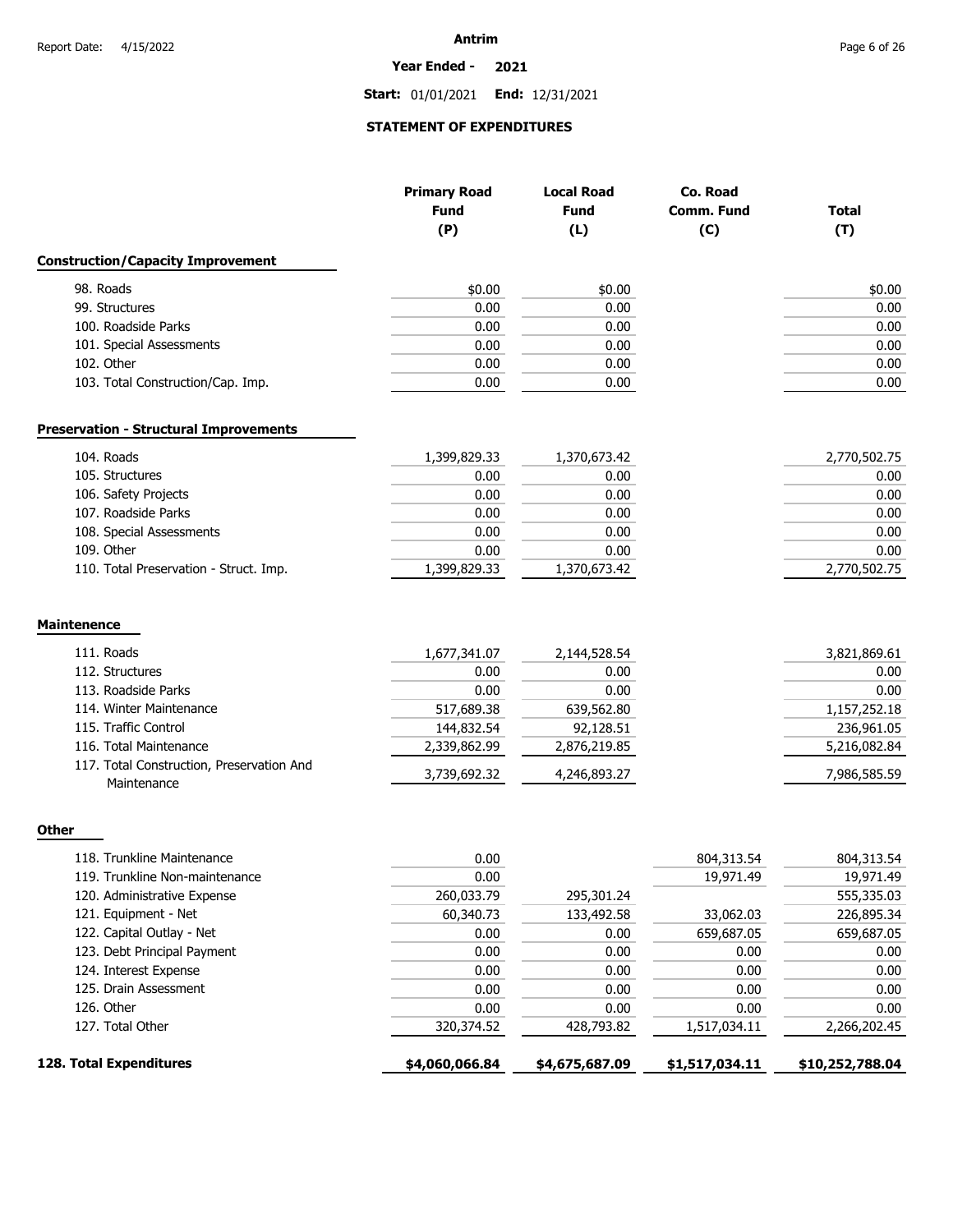#### **Year Ended - 2021**

**Start:** 01/01/2021 **End:** 12/31/2021

# **STATEMENT OF CHANGES IN FUND BALANCES**

|                                                                                           | <b>Primary Road</b><br><b>Fund</b><br>(P) | <b>Local Road</b><br><b>Fund</b><br>(L) | Co. Road<br><b>Comm. Fund</b><br>(C) | <b>Total</b><br>(T) |
|-------------------------------------------------------------------------------------------|-------------------------------------------|-----------------------------------------|--------------------------------------|---------------------|
| 129. Total Revenues And Other                                                             |                                           |                                         |                                      |                     |
| <b>Financing Sources</b>                                                                  | \$4,221,890.29                            | \$3,670,615.62                          | \$1,045,176.21                       | \$8,937,682.12      |
| 130. Total Expenditures                                                                   | 4,060,066.84                              | 4,675,687.09                            | 1,517,034.11                         | 10,252,788.04       |
| 131. Excess of Revenues Over<br>(Under) Expenditures                                      | 161,823.45                                | (1,005,071.47)                          | (471, 857.90)                        | (1,315,105.92)      |
| 132. Optional Transfers<br>132 a. Primary to Local (50%)<br>132 b. Local to Primary (15%) | (1,005,000.00)<br>0.00                    | 1,005,000.00<br>0.00                    |                                      | 0.00<br>0.00        |
| 133. Emergency Transfers<br>(Local to Primary)                                            | 0.00                                      | 0.00                                    |                                      | 0.00                |
| 134. Total Optional Transfers                                                             | (1,005,000.00)                            | 1,005,000.00                            |                                      | 0.00                |
| 135. Excess of Revenues and<br>Other Sources Over (Under)<br>Expenditures and Other Uses  | (843, 176.55)                             | (71.47)                                 | (471, 857.90)                        | (1,315,105.92)      |
| 136. Beginning Fund                                                                       | 1,348,468.89                              | 6,073.14                                | 1,800,866.97                         | 3,155,409.00        |
| 137. Adjustment                                                                           | 0.00                                      | 0.00                                    | 0.00                                 | 0.00                |
| 138. Beginning Fund<br><b>Balance Restated</b>                                            | 1,348,468.89                              | 6,073.14                                | 1,800,866.97                         | 3,155,409.00        |
| 139. Interfund Transfer(County<br>to Primary and/or Local)                                | 0.00                                      | 0.00                                    | 0.00                                 | 0.00                |
| 140. Ending Fund Balance                                                                  | \$505,292.34                              | \$6,001.67                              | \$1,329,009.07                       | \$1,840,303.08      |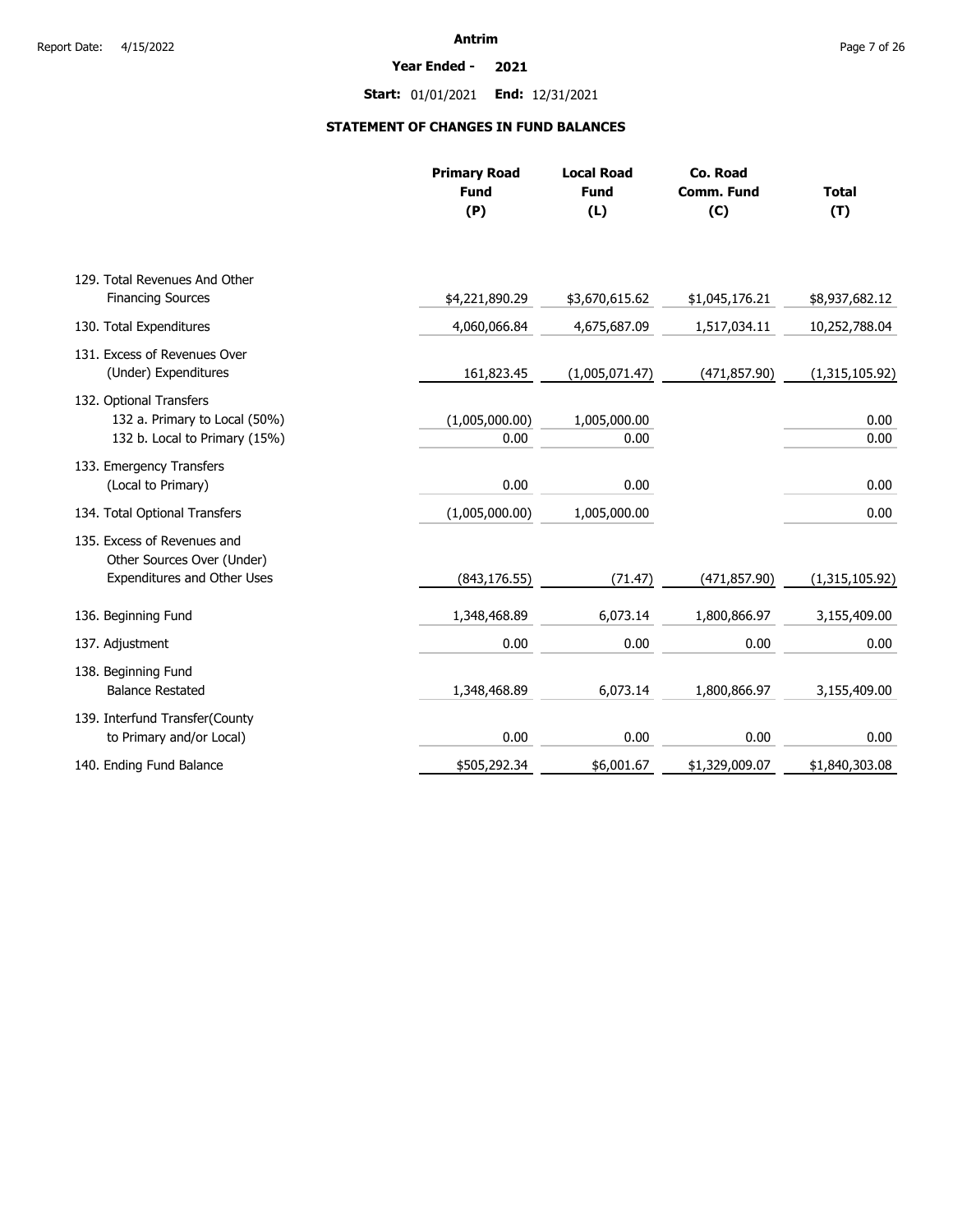**Year Ended - 2021**

**Start:** 01/01/2021 **End:** 12/31/2021

### **EQUIPMENT EXPENSE**

### Direct Equipment Expense

| 141. Labor and Fringe Benefits  |                   | \$218,536.83 |              |
|---------------------------------|-------------------|--------------|--------------|
| 142. Depreciation               |                   | 720,952.41   |              |
| 143. Other                      |                   | 307,609.03   |              |
|                                 | 144. Total Direct |              | 1,247,098.27 |
| 145. Indirect Equipment Expense |                   |              | 627,548.17   |
| Operating Equipment Expense     |                   |              |              |
| 146. Labor and Fringe Benefits  |                   | 0.00         |              |
| 147. Operating Expenses         |                   | 306,941.83   |              |
|                                 |                   |              |              |

**148. Total Operating**

\$306,941.83

**149. TOTAL EQUIPMENT EXPENSE**

\$2,181,588.27

### **Equipment Rental Credits:**

|                                            | <b>Primary</b> | Local        | County     | <b>Total</b> |
|--------------------------------------------|----------------|--------------|------------|--------------|
| 150. Construction/Capacity Improvement     | 0.00           | 0.00         |            | 0.00         |
| 151. Preservation - Structural Improvement | 110,827.49     | 241,853.94   |            | 352,681.43   |
| 152. Maintenance                           | 409,005.12     | 908,178.48   |            | 1,317,183.60 |
| 153. Inventory Operations                  | 0.00           | 0.00         | 37,136.62  | 37,136.62    |
| <b>154. MDOT</b>                           | 0.00           |              | 215,885.31 | 215,885.31   |
| 155. Other Reimbursable Charges            | 0.00           | 0.00         | 2,493.00   | 2,493.00     |
| 156. All Other Charges                     | 0.00           | 0.00         | 29,312.97  | 29,312.97    |
| 157. Total Equipment Rental Credits        | 519,832.61     | 1,150,032.42 | 284,827.90 | 1,954,692.93 |
|                                            | (A)            | (B)          | (C)        | (D)          |
| 158. (Gain) or Loss on Usage of Equipment  |                |              |            | 226,895.34   |

# **PRORATION OF EQUIPMENT USAGE GAIN OR LOSS**

### (Net Equipment Expense)

| 159. Equipment Rental Credits         | \$519,832.61 | \$1,150,032.42 | \$284,827,90 | \$1,954,692.93 |
|---------------------------------------|--------------|----------------|--------------|----------------|
|                                       | (A)          | (B)            | (C)          | (D)            |
| 160. Percent of Total                 | 26.59 %      | 58.83 %        | 14.57 %      | 100.00 %       |
| 161. Prorated Total Equipment Expense | 580,173.34   | 1,283,525.00   | 317,889.93   | 2,181,588.27   |
| 162. Prorated Gain/Loss On Usage      | 60,340,73    | 133,492.58     | 33,062.03    | 226,895.34     |
| (Net Equipment Expense)               |              |                |              |                |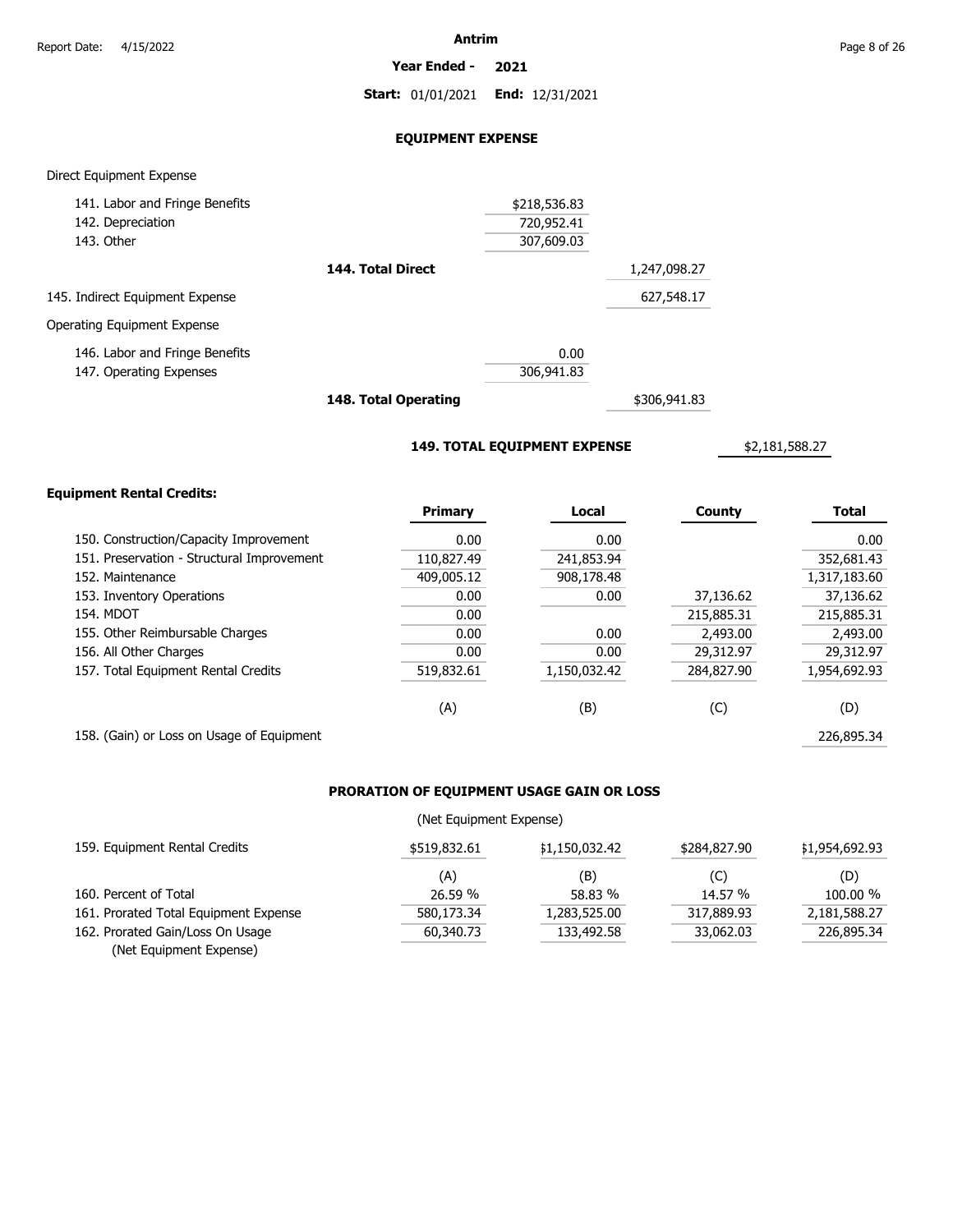# **Year Ended - 2021**

# **Start:** 01/01/2021 **End:** 12/31/2021

# **DISTRIBUTIVE EXPENSE - FRINGE BENEFITS**

|                                          | <b>Total Labor</b><br>Charge |                           | <b>Distributive</b><br>Calc. |
|------------------------------------------|------------------------------|---------------------------|------------------------------|
| 163. Primary Construction/Cap. Imp.      | \$0.00                       |                           | \$0.00                       |
| 164. Primary Preservation - Struct. Imp. | 64,816.95                    |                           | 89,343.69                    |
| 165. Primary Maintenance                 | 228,374.02                   |                           | 314,790.74                   |
| 166. Local Construction/Cap. Imp.        | 0.00                         |                           | 0.00                         |
| 167. Local Preservation - Struct. Imp.   | 91,400.54                    |                           | 125,986.49                   |
| 168. Local Maintenance                   | 406,669.79                   |                           | 560,553.64                   |
| 169. Inventory                           | 9,933.14                     |                           | 0.00                         |
| 170. Equipment Expense - Direct          | 91,883.96                    |                           | 126,652.87                   |
| 171. Equipment Expense - Indirect        | 122,800.49                   |                           | 169,268.20                   |
| 172. Equipment Expense - Operating       | 0.00                         |                           | 0.00                         |
| 173. Administration                      | 220,327.50                   |                           | 268,226.38                   |
| 174. State Trunkline Maintenance         | 163,892.14                   |                           |                              |
| 175. Sundry Account Rec.                 | 245.84                       |                           |                              |
| 176. Capital Outlay                      | 52,932.98                    |                           | 72,962.81                    |
| 177. Other                               | 501,339.19                   |                           | 191,313.75                   |
| 178. Total Payroll                       | \$1,954,616.54               |                           |                              |
| 179. Less Applicable Payroll             | 0.00                         |                           |                              |
| 180. Total Applicable Labor Cost         | \$1,954,616.54               | <b>Total Distributive</b> | \$1,919,098.57               |

|                                 | 709-714<br><b>Vacation</b><br><b>Holiday</b><br><b>Sick Leave</b><br>Longevity | 719<br><b>Workers</b><br>Comp.<br><b>Insurance</b> | $715 - 718$<br>Soc. Sec.<br><b>Retirement</b> | 716<br>Health<br><b>Insurance</b> | 717<br>Life and<br><b>Disability</b><br><b>Insurance</b> | 720 - 725<br><b>Other</b> | <b>Distributive</b><br><b>Total Calc.</b> |
|---------------------------------|--------------------------------------------------------------------------------|----------------------------------------------------|-----------------------------------------------|-----------------------------------|----------------------------------------------------------|---------------------------|-------------------------------------------|
| 181. Total Fringe Benefits      | \$215,653.21                                                                   | \$37,039.90                                        | \$1,185,309.93                                | \$677,446.60                      | \$30,391.09                                              | \$0.00                    | \$2,145,840.73                            |
| 182. Less: Benefits Recovered   | (22,787.19)                                                                    | (3,913.85)                                         | (125,246.82)                                  | (71, 583.00)                      | (3,211.30)                                               | 0.00                      | (226, 742.16)                             |
| 183. Less: Refunds              | 0.00                                                                           | 0.00                                               | 0.00                                          | 0.00                              | 0.00                                                     | 0.00                      | 0.00                                      |
| 184. Benefits to be Distributed | 192,866.02                                                                     | 33,126.05                                          | 1.060.063.11                                  | 605,863.60                        | 27,179.79                                                | 0.00                      | 1,919,098.57                              |
| 185. Applicable Labor Cost      | 1,197,672.80                                                                   | 1,418,000.30                                       | 1,418,000.30                                  | 1,418,000.30                      | 1,418,000.30                                             | 1,418,000.30              |                                           |
| 186. Factor                     | 0.161034                                                                       | 0.023361                                           | 0.747576                                      | 0.427266                          | 0.019168                                                 | 0.000000                  | 1.378405                                  |
|                                 |                                                                                |                                                    |                                               |                                   |                                                          |                           |                                           |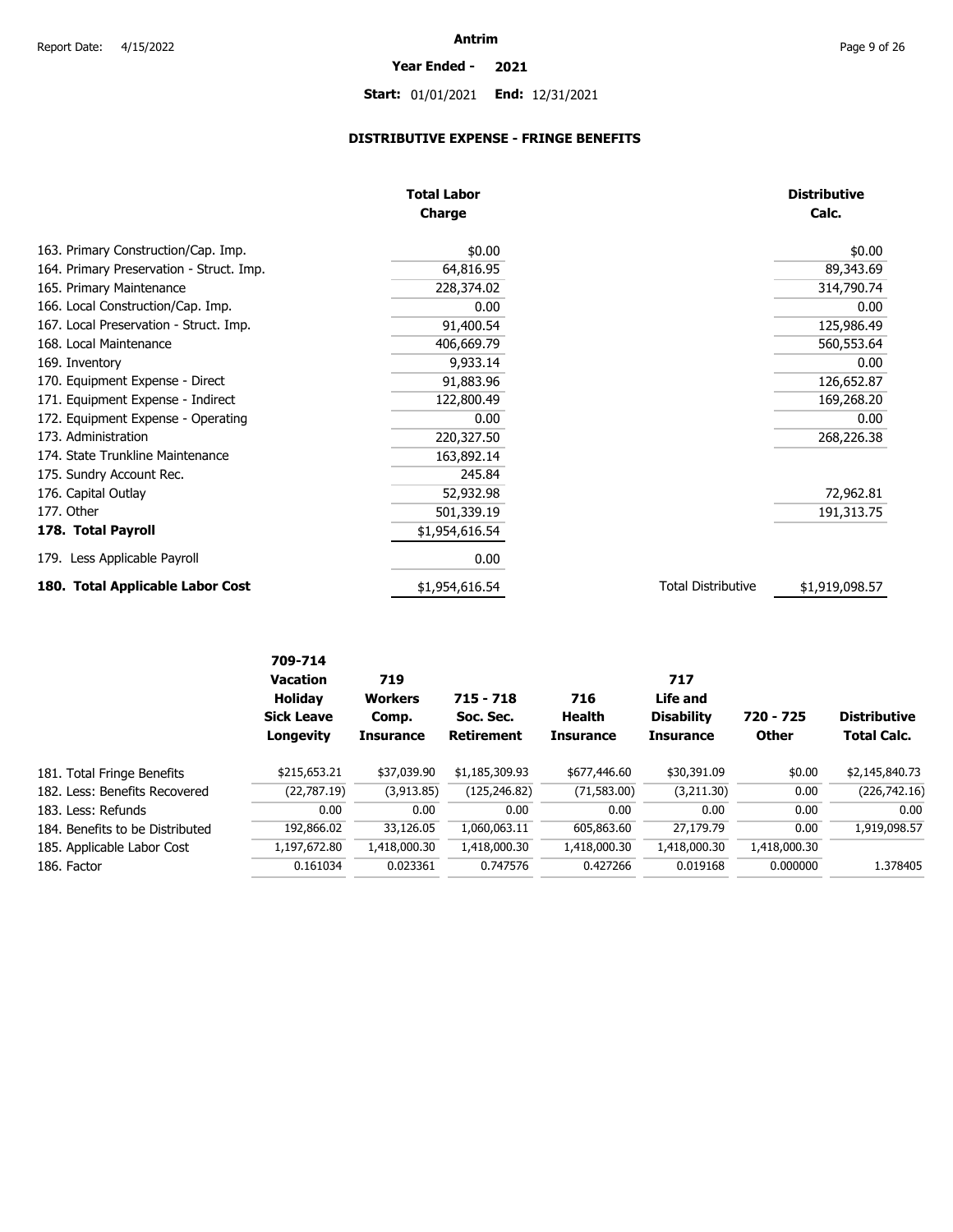**Year Ended - 2021**

**Start:** 01/01/2021 **End:** 12/31/2021

# **DISTRIBUTIVE EXPENSE - OVERHEAD**

**Account No. 705 - 957** 

|                                         | Cost of<br><b>Operations</b> | <b>Distributed</b><br><b>Total</b> |
|-----------------------------------------|------------------------------|------------------------------------|
| 187. Primary Construction/Cap. Imp.     | \$0.00                       | \$0.00                             |
| 188. Primary Preservation - Struct Imp. | 1,311,542.82                 | 88,286.51                          |
| 189. Primary Maintenance                | 2,192,289.05                 | 147,573.94                         |
| 190. Local Construction/Cap. Imp.       | 0.00                         | 0.00                               |
| 191. Local Preservation - Struct. Imp.  | 1,284,225.75                 | 86,447.67                          |
| 192. Local Maintenance                  | 2,694,817.67                 | 181,402.18                         |
| 193. Other                              | 0.00                         | 0.00                               |
| 194. TOTAL                              | \$7,482,875.29               | \$503,710.30                       |

|                                | 790               | 791              |              | 716              |              |              |
|--------------------------------|-------------------|------------------|--------------|------------------|--------------|--------------|
|                                | <b>Small</b>      | <b>Inventory</b> | 882          | Health           |              |              |
|                                | <b>Road Tools</b> | Adjustment       | Liability    | <b>Insurance</b> | <b>Other</b> | Total        |
| 195. Expenses Distributed      | 4,557.39          | 90,365.42        | 38,472.00    | 347,866.31       | 22,449.18    | \$503,710.30 |
| 196. Applicable Operation Cost | 482,875.29"       | 7,482,875.29     | 7,482,875.29 | 7,482,875.29     | 7,482,875.29 |              |
| 197. Factor                    | 0.000609          | 0.012076         | 0.005141     | 0.046488         | 0.003000     | \$0.067314   |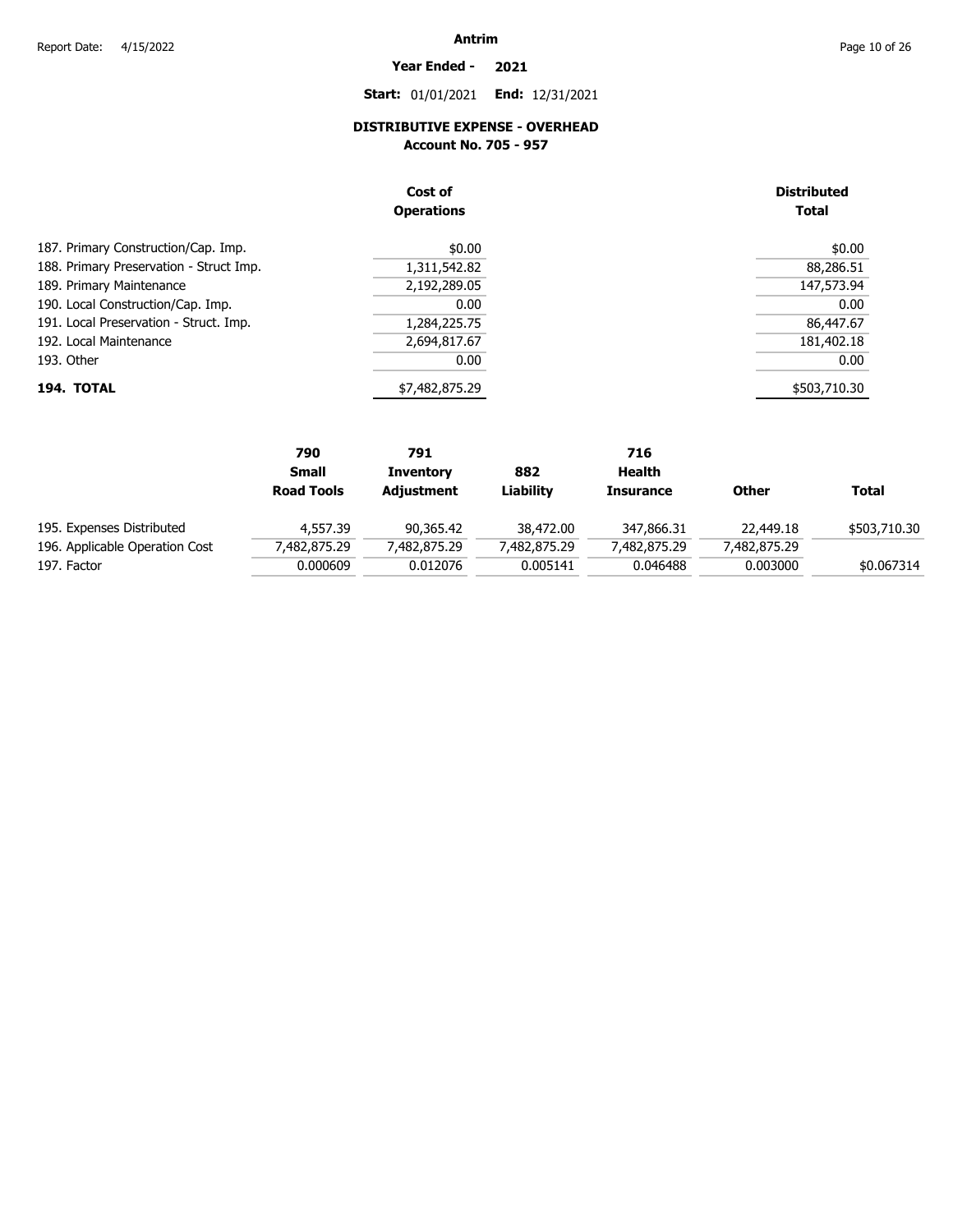#### **Year Ended - 2021**

### **Start:** 01/01/2021 **End:** 12/31/2021

# **ANALYSIS OF CONSTRUCTION AND MAINTENANCE**

Optional for noncontract counties

|                            |                | <b>Performed by County</b> |                | <b>Performed by Contractor</b> |                | <b>Totals</b>  |  |
|----------------------------|----------------|----------------------------|----------------|--------------------------------|----------------|----------------|--|
|                            | <b>Primary</b> | Local                      | Primary        | Local                          | <b>Primary</b> | Local          |  |
| 198. Constr/Cap. Imp.      | \$0.00         | \$0.00                     | \$0.00         | \$0.00                         | \$0.00         | \$0.00         |  |
| 199. Preser - Struct. Imp. | 601,950.72     | 700,976.00                 | 797,878.61     | 669,697.42                     | 1,399,829.33   | 1,370,673.42   |  |
| 200. Special Assessment    | 0.00           | 0.00                       | 0.00           | 0.00                           | 0.00           | 0.00           |  |
| 201. Maintenance           | 1,364,891.28   | 2,334,335.50               | 974,971.71     | 541,884.35                     | 2,339,862.99   | 2,876,219.85   |  |
| 202. Total                 | \$1,966,842.00 | \$3,035,311.50             | \$1,772,850.32 | \$1,211,581.77                 | \$3,739,692.32 | \$4,246,893.27 |  |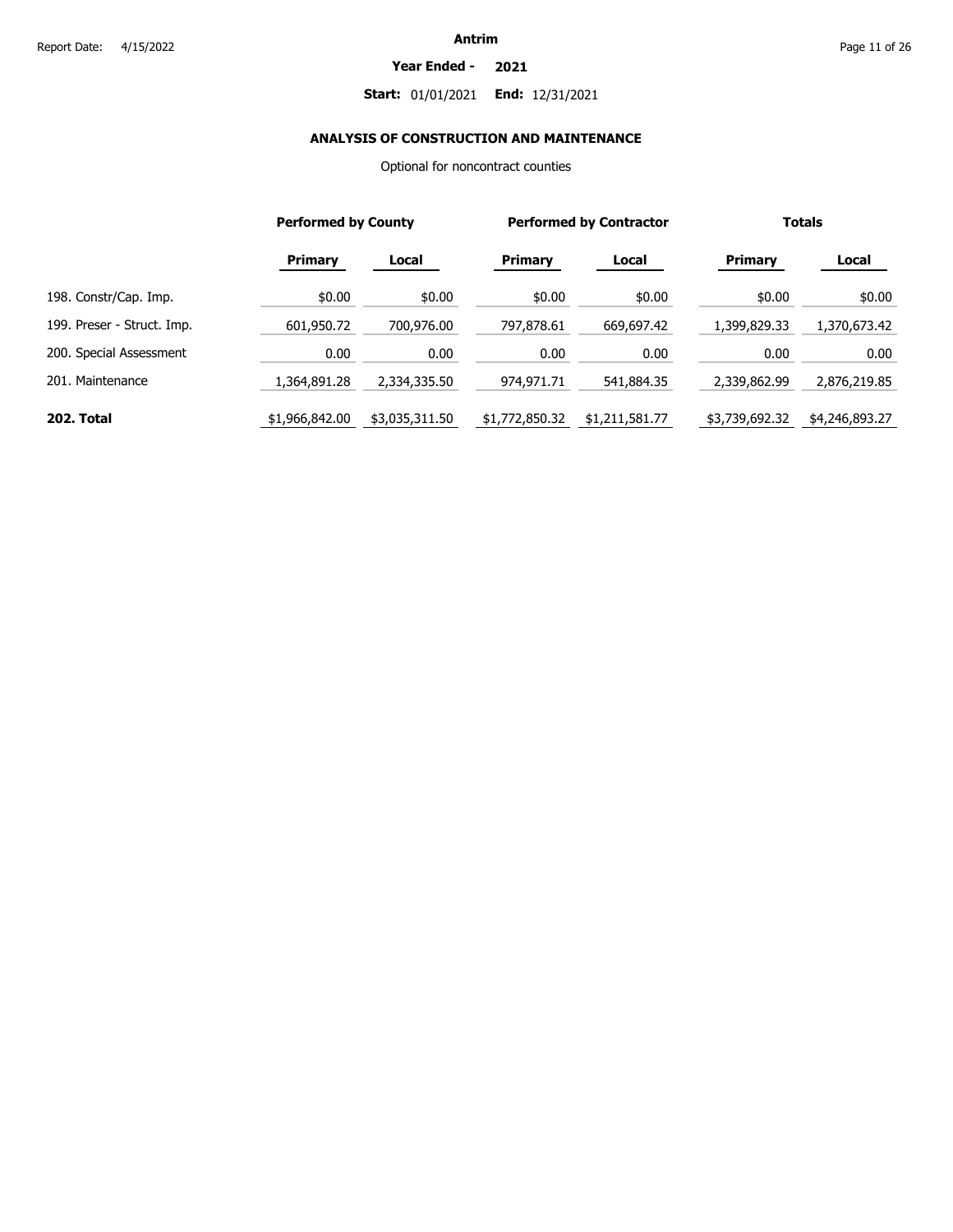#### **Year Ended - 2021**

**Start:** 01/01/2021 **End:** 12/31/2021

# **ANALYSIS OF ACCOUNTS RECEIVABLE**

Optional for noncontract counties

|                                     | <b>Trunkline</b><br><b>Maintenance</b> | <b>MDOT</b><br><b>Other</b> |
|-------------------------------------|----------------------------------------|-----------------------------|
|                                     |                                        |                             |
| 203. Labor                          | \$163,892.14                           | \$0.00                      |
| 204. Fringe Benefits                | 212,807.52                             | 0.00                        |
| 205. Equipment Rental               | 215,885.31                             | 0.00                        |
| 206. Materials                      | 131,217.90                             | 18,406.90                   |
| 207. Handling Charges               | 0.00                                   | 0.00                        |
| 208. Overhead                       | 82,728.50                              | 1,564.59                    |
| 209. Other                          | (2,217.83)                             | (648.67)                    |
| 210. Total Charges for Current Year | \$804,313.54                           | \$19,322.82                 |
| 211. Beginning Balance              | 103,790.74                             | 0.00                        |
| 212. Sub-Total                      | 908,104.28                             | 19,322.82                   |
| 213. Less Credits                   | (797.093.75)                           | 0.00                        |
| 214. Ending Balance                 | \$111,010.53                           | \$19,322.82                 |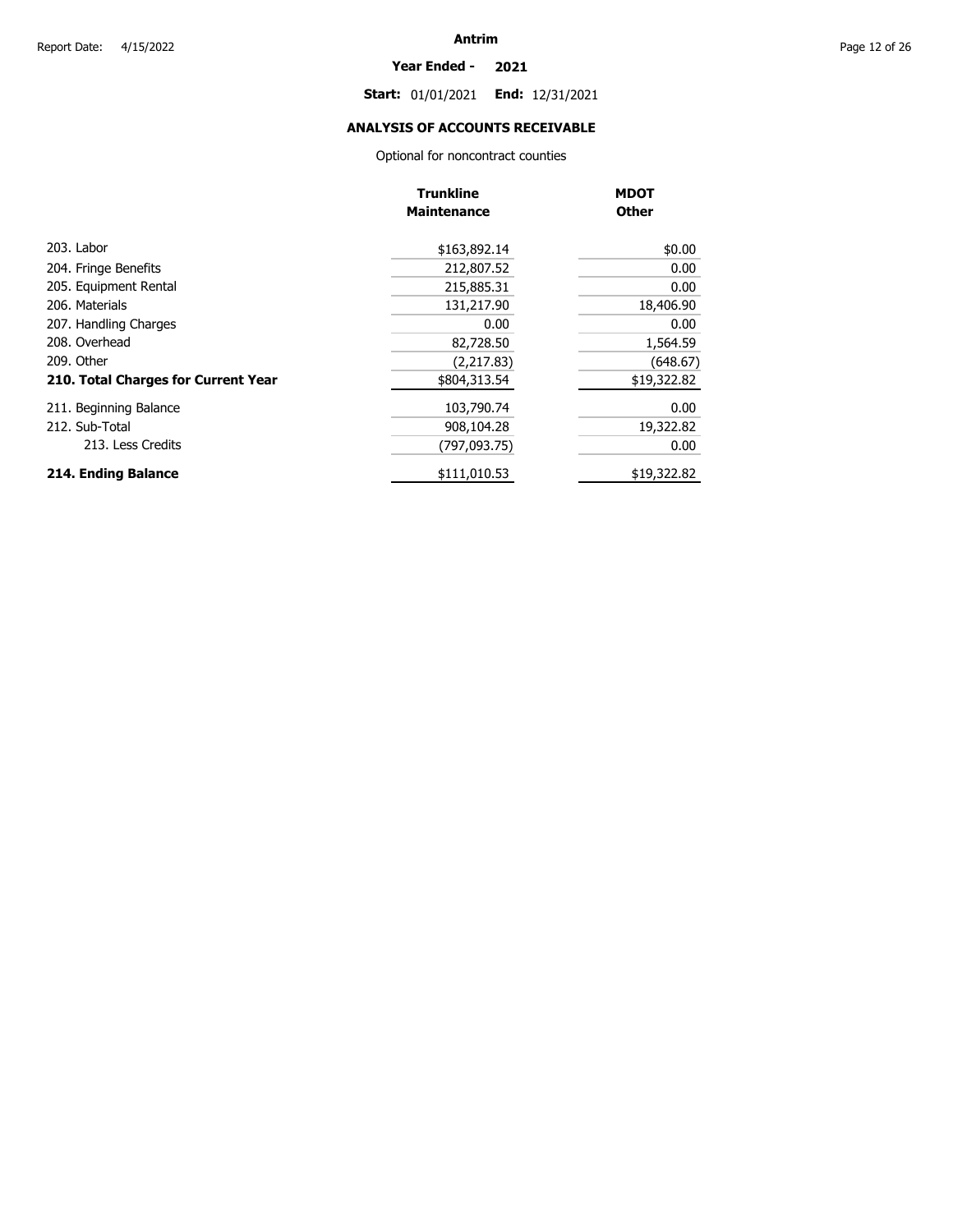#### **Year Ended - 2021**

**Start:** 01/01/2021 **End:** 12/31/2021

# **SCHEDULE OF CAPITAL OUTLAY**

| 215. Land and Improvements (971 - 974)  | \$13,973.59    |
|-----------------------------------------|----------------|
| 216. Buildings (975)                    | 141,278.52     |
| 217. Equipment Road (976, 981)          | 1,278,270.39   |
| 218. Equipment Shop (977)               | 32,402.80      |
| 219. Equipment Engineers (978)          | 16,905.00      |
| 220. Equipment - Yard and Storage (979) | 0.00           |
| 221. Equipment Office (980)             | 2,550.00       |
| 222. Depletable Assets (987)            | 0.00           |
| 223. Total Capital Outlay:              | \$1,485,380.30 |

|                                           | <b>Primary</b> | Local  | County         | <b>Total</b>  |
|-------------------------------------------|----------------|--------|----------------|---------------|
| 224. Total Capital Outlay:                | 0.00           | 0.00   | 1,485,380.30   | 1,485,380.30  |
| 225. Less: Equipment Retirements 689      | 0.00           | 0.00   | (3,711.51)     | (3,711.51)    |
| 226. Sub-total                            | 0.00           | 0.00   | 1,481,668.79   | 1,481,668.79  |
| 227. Less: Depreciation and Depletion 968 | 0.00           | 0.00   | (821, 981, 74) | (821, 981.74) |
| 228. Net Capital Outlay Expenditure       | \$0.00         | \$0.00 | \$659,687.05   | \$659,687.05  |

### **DISTRIBUTION OF GAIN OR LOSS ON DISPOSAL OF ASSETS**

|                                               | Primary   | Local | County         | Total        |
|-----------------------------------------------|-----------|-------|----------------|--------------|
| 229. Beginning Capital Asset Balance          |           |       |                |              |
| Prior Year's Report (Pg. 3)                   | 0.00      | 0.00  | 3,510,570.63   | 3,510,570.63 |
| 230. Percentage of Total                      | %<br>0.00 | 0.00% | 100.00<br>$\%$ | 100.00 %     |
| 231. Gain or (loss) on disposal of assets 693 | 0.00      | 0.00  | 37,277.49      | 37,277.49    |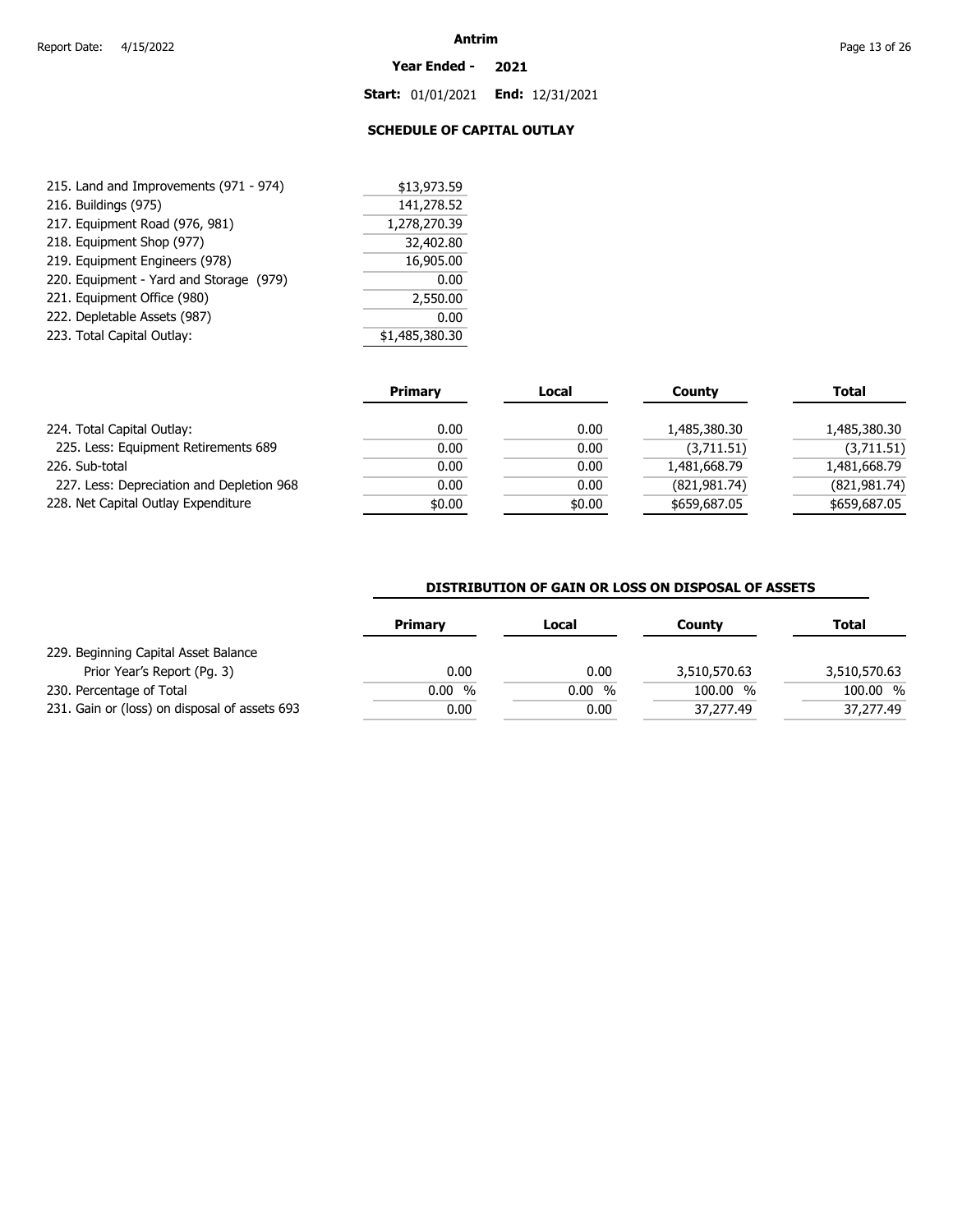#### **Year Ended - 2021**

**Start:** 01/01/2021 **End:** 12/31/2021

# **PRESERVATION EXPENDITURES - 90% OF MTF RETURNS**

(For Compliance with Section 12(16) of Act 51)

|                                                           | <b>Primary</b>   | Local            |                              |
|-----------------------------------------------------------|------------------|------------------|------------------------------|
|                                                           | <b>Road Fund</b> | <b>Road Fund</b> | <b>Total</b>                 |
| 232. Michigan Transportation Fund (MTF) Returns           |                  |                  | \$6,492,757.20               |
| <b>DEDUCTIONS</b>                                         |                  |                  |                              |
| 233. Administrative Expense (from Page 6<br>Expenditures) |                  |                  | 555,335.03                   |
| 234. Total Capital Outlay (from Page 13)                  |                  |                  | 1,485,380.30                 |
| 235. Debt Principal Payment (from Page 6<br>Expenditures) |                  |                  | 0.00                         |
| 236. Interest Expense (from Page 6 Expenditures)          |                  |                  | 0.00                         |
| 236 a. Total Deductions<br>236 b. Adjusted MTF Returns    |                  |                  | 2,040,715.33<br>4,452,041.87 |
| 237. Preser - Struct Imp (from Page 6 Expenditures)       | \$1,399,829.33   | \$1,370,673.42   | 2,770,502.75                 |
| 238. Routine Maintenance (from Page 6 Expenditures)       | 2,339,862.99     | 2,876,219.85     | 5,216,082.84                 |
| 239. Less Federal Aid for Preser - Struct Imp             | 0.00             | 0.00             | 0.00                         |
| 240. TOTAL RD EXPENSE (Excluding Fed Aid)                 | 3,739,692.32     | 4,246,893.27     | 7,986,585.59                 |
| 241. 90% of Adjusted MTF Returns                          |                  |                  | 4,006,837.68                 |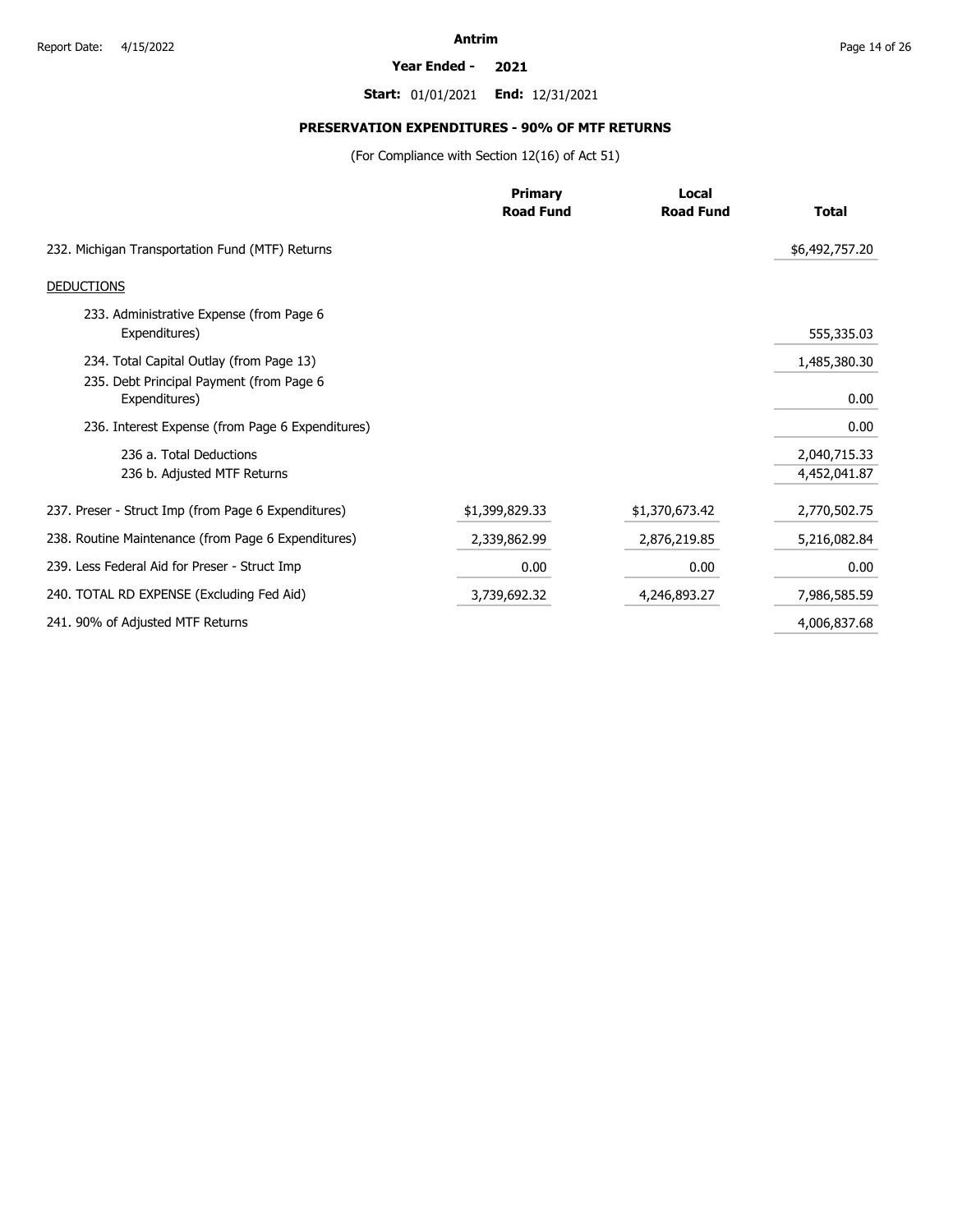**Year Ended - 2021**

# **Start:** 01/01/2021 **End:** 12/31/2021

### **TEN YEARS OF QUALIFIED EXPENDITURES FOR NON MOTORIZED IMPROVEMENTS**

(for Compliance with Section 10K of Act 51)

| <b>Fiscal Year</b> | 2012 | 2013       | 2014       | 2015       | 2016      |
|--------------------|------|------------|------------|------------|-----------|
| Expenditures (\$)  | 0.00 | 80,000.00  | 322,701.65 | 0.00       | 49,000.00 |
| <b>Fiscal Year</b> | 2017 | 2018       | 2019       | 2020       | 2021      |
| Expenditures (\$)  | 0.00 | 200,000.00 | 0.00       | 165,982.44 | 0.00      |

#### **242. TOTAL** \$817,684.09

Total must equal or exceed 1% of your Fiscal Year MTF returns multiplied by 10

 $6,492,757.20 \times .10 = 649,275.72$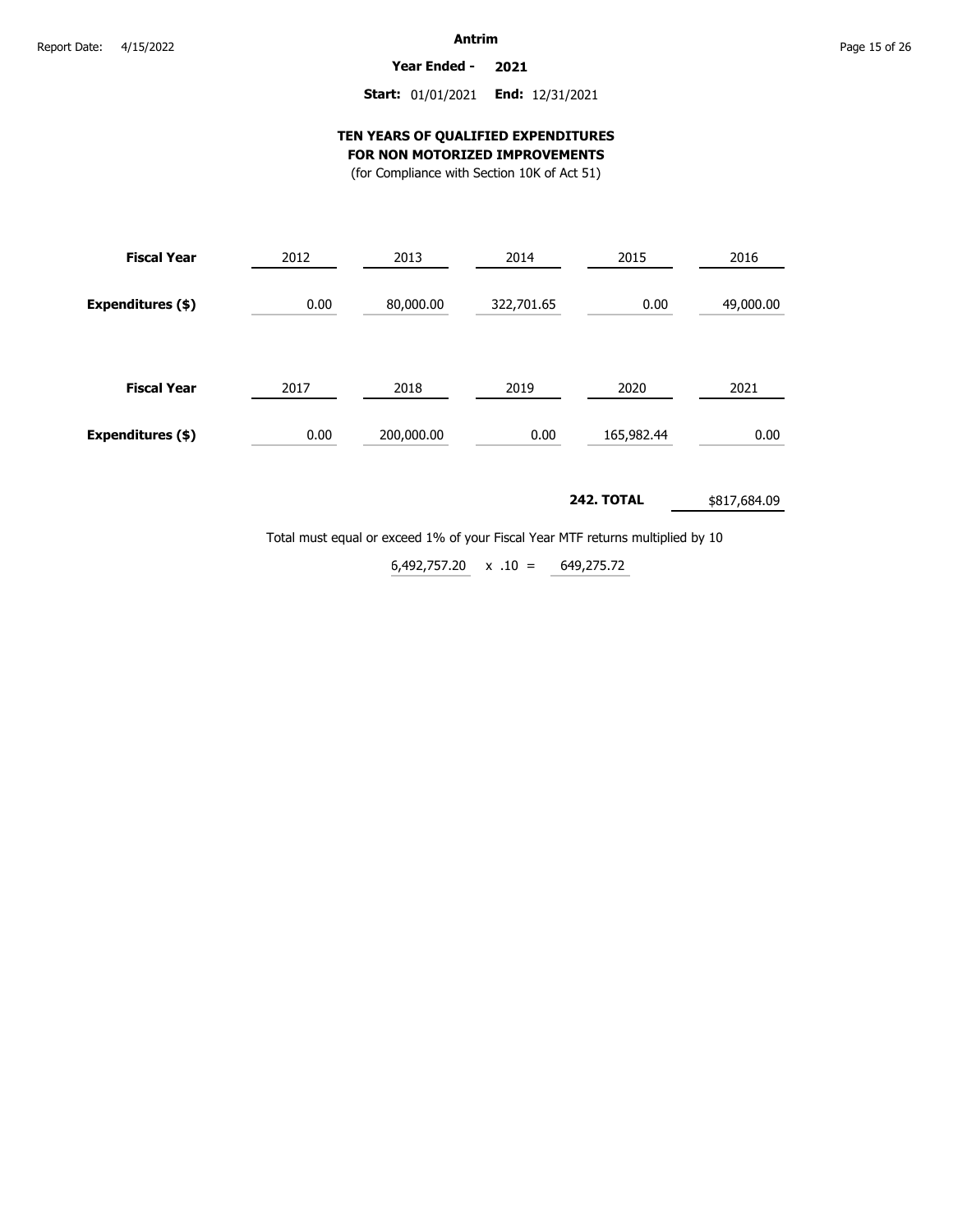### **Year Ended - 2021**

**Start:** 01/01/2021 **End:** 12/31/2021

# **INDIRECT EQUIPMENT AND STORAGE EXPENSE Activity 511**

|         | <b>Account Name</b>                           | <b>Amount Recorded</b> |
|---------|-----------------------------------------------|------------------------|
| 707     | Wages - Shop and Garage                       | \$122,800.49           |
| 712-724 | Fringe Benefits - Shop Employees              | 169,268.20             |
| 721     | Drug Testing                                  | 4,745.95               |
| 728     | Office Supplies - Shop                        | 0.00                   |
| 731     | Janitor Supplies - Shop                       | 5,309.51               |
| 733     | <b>Welding Supplies</b>                       | 7,434.37               |
| 734     | Safety Supplies - Shop                        | 0.00                   |
| 736     | <b>Tire Shop Supplies</b>                     | 0.00                   |
| 737     | <b>Shop Supplies</b>                          | 83,663.89              |
| 791     | Equipment Material/Parts Inventory Adjustment | 27,336.32              |
| 801     | Contractual Services - Shop                   | 0.00                   |
| 805     | <b>Health Services</b>                        | 0.00                   |
| 806     | <b>Laundry Services</b>                       | 15,044.26              |
| 807     | Data Processing - Shop                        | 0.00                   |
| 810     | Education Expense - Shop                      | 11,680.00              |
| 850-859 | Communications - Shop                         | 4,219.08               |
| 861     | Travel and Mileage - Shop Employees           | 0.00                   |
| 862     | <b>Freight Costs</b>                          | 16.96                  |
| 875     | Insurance - Shop Buildings                    | 0.00                   |
| 876     | Insurance - Boiler and Machine                | 0.00                   |
| 878     | Insurance - Fleet                             | 0.00                   |
| 883     | Insurance - Underground Tank                  | 0.00                   |
| 921-923 | Utilities - Shop and Storage Buildings        | 47,071.50              |
| 931     | <b>Buildings Repairs and Maintenance</b>      | 47,652.14              |
| 932     | Yard and Storage Repairs and Maintenance      | 0.00                   |
| 933     | Shop Equipment Repairs and Maintenance        | 20,327.76              |
| 934     | Office Equipment Repairs and Maintenance      | 868.93                 |
| 941     | Equipment Rental - Shop Pickup/Wrecker        | 0.00                   |
| 944-947 | Underground Storage Tank Expense              | 0.00                   |
| 956     | Safety Expense - Shop                         | 0.00                   |
| 968     | Depreciation - Shop Building                  | 14,007.32              |
| 968     | Depreciation - Storage Building               | 58,631.20              |
| 968     | Depreciation - Shop Equipment                 | 9,659.16               |
| 968     | Depreciation - Stockroom Expense              | 16,464.32              |
| 707     | Other:                                        | (38, 653.19)           |

**243. TOTAL** 

\$627,548.17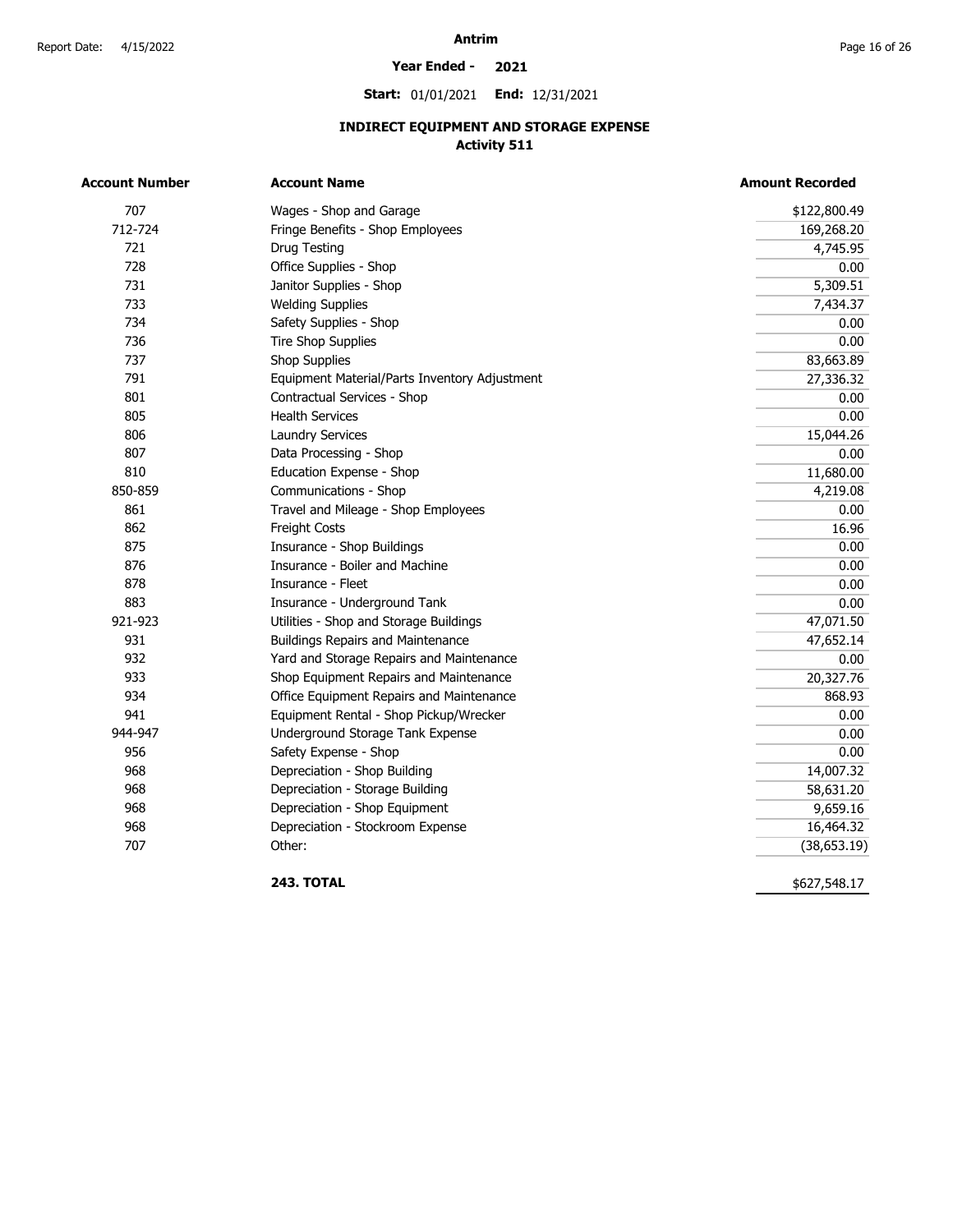0.00

#### **Year Ended - 2021**

**Start:** 01/01/2021 **End:** 12/31/2021

### **ADMINISTRATIVE EXPENSE SCHEDULE AND ALLOCATION**

(for Compliance with Section 14(4) of Act 51)

| <b>Account Number</b>                          | <b>Account Name</b>                           | <b>Amount Recorded</b> |
|------------------------------------------------|-----------------------------------------------|------------------------|
| 703-708                                        | Salaries and Wages                            | \$219,364.43           |
| 709-714                                        | Administrative Leave                          | 0.00                   |
| 724                                            | Fringe Benefits                               | 268,226.38             |
| 727                                            | Postage                                       | 2,879.51               |
| 728                                            | <b>Office Supplies</b>                        | 4,187.88               |
| 730                                            | Dues and Subscriptions                        | 12,935.18              |
| 801                                            | <b>Contractual Services</b>                   | 0.00                   |
| 803                                            | Legal Services                                | 2,065.85               |
| 804                                            | Auditing and Accounting Services              | 14,880.51              |
| 807                                            | Data Processing                               | 31,245.09              |
| 810                                            | Education                                     | 5,919.00               |
| 850-853                                        | Communications                                | 6,802.48               |
| 861                                            | <b>Travel and Mileage</b>                     | 7,594.79               |
| 862                                            | Freight                                       | 0.00                   |
| 873                                            | <b>Public Relations</b>                       | 0.00                   |
| 874                                            | Advertising                                   | 160.00                 |
| 875                                            | Insurance - Building and Contents             | 0.00                   |
| 876                                            | Insurance - Boiler and Machinery              | 0.00                   |
| 877                                            | Insurance - Bonds                             | 0.00                   |
| 880                                            | Insurance - Umbrella                          | 0.00                   |
| 881                                            | Insurance - Errors and Omissions              | 0.00                   |
| 882                                            | Insurance - General Liability                 | 0.00                   |
| 920-923                                        | <b>Utilities</b>                              | 3,948.61               |
| 931                                            | <b>Building Repair/Maintenance</b>            | 397.00                 |
| 934                                            | Office Equipment Repair/Maintenance           | 0.00                   |
| 942                                            | <b>Building Rental</b>                        | 0.00                   |
| 955-956                                        | Miscellaneous                                 | 32,682.12              |
| 966-967                                        | Overhead                                      | 0.00                   |
| 968                                            | Depreciation - Buildings                      | 4,981.44               |
| 968                                            | Depreciation - Engineering Equipment          | 11,293.21              |
| 968                                            | Depreciation - Office Equipment and Furniture | 10,321.88              |
|                                                | Other:                                        | 0.00                   |
|                                                | <b>244. TOTAL</b>                             | \$639,885.36           |
| <b>Less: Credits to Administrative Expense</b> |                                               |                        |
|                                                | 646<br>Handling Charges on Materials Sold     | (1,769.47)             |
|                                                | 629<br>Overhead - State Trunkline Maintenance | (82, 728.50)           |
|                                                | 691<br><b>Purchase Discounts</b>              | (52.36)                |

Other:

| <b>Total Credits to Administrative Expense</b> | $$$ (84,550.33) |
|------------------------------------------------|-----------------|
| 245. Net Administrative Expense                | \$555,335.03    |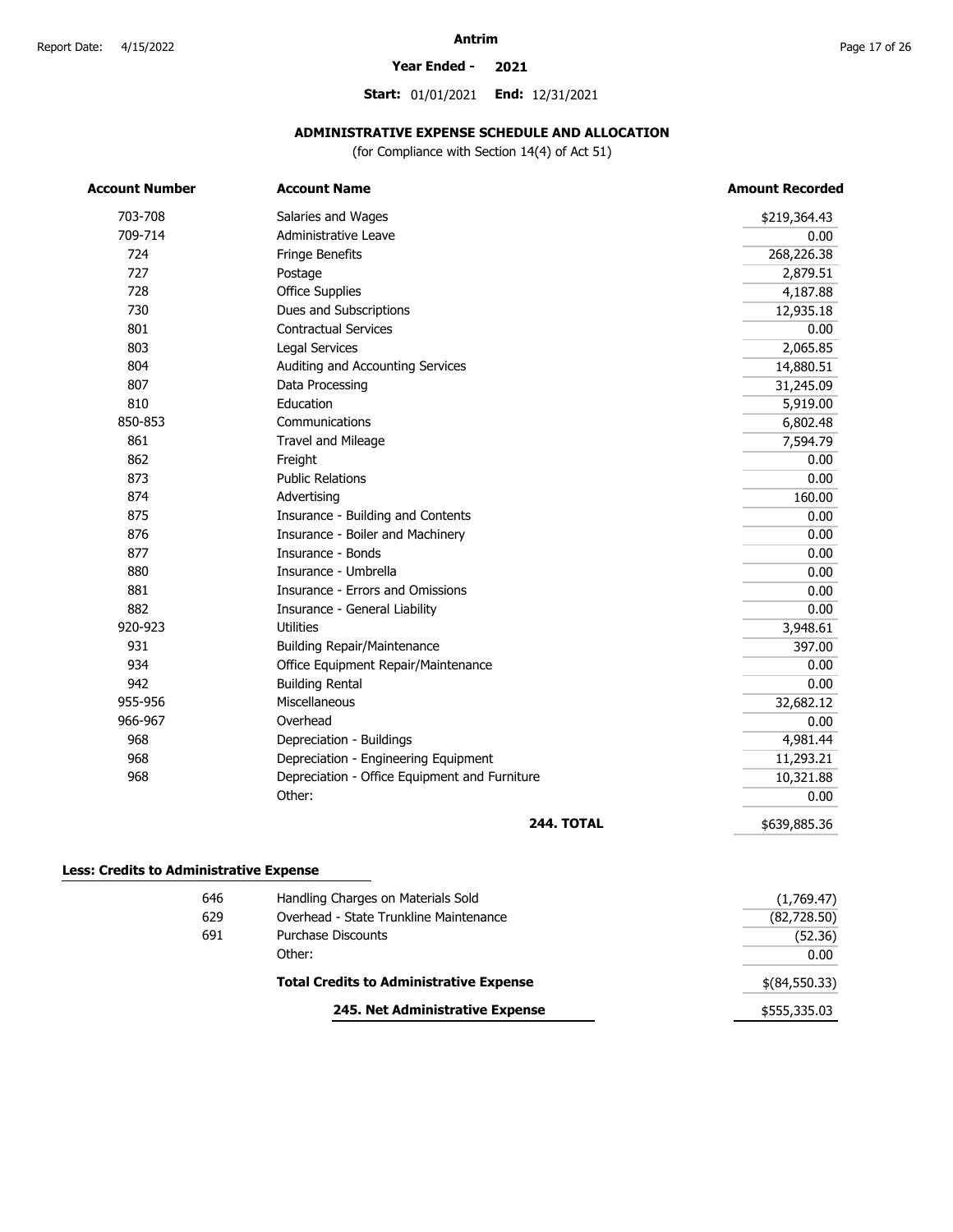#### **Year Ended - 2021**

**Start:** 01/01/2021 **End:** 12/31/2021

### **Forest Road Report**

This information is required by Act 231, P.A. of 1987, as amended.

| <b>Road Name</b> | Location       |            | Amount Spent (\$) | <b>Project Type</b>   |
|------------------|----------------|------------|-------------------|-----------------------|
| Derenzy Road     | Kearney & Echo |            |                   | 51,103.17 Resurfacing |
|                  |                | 246. Total | \$51,103.17       |                       |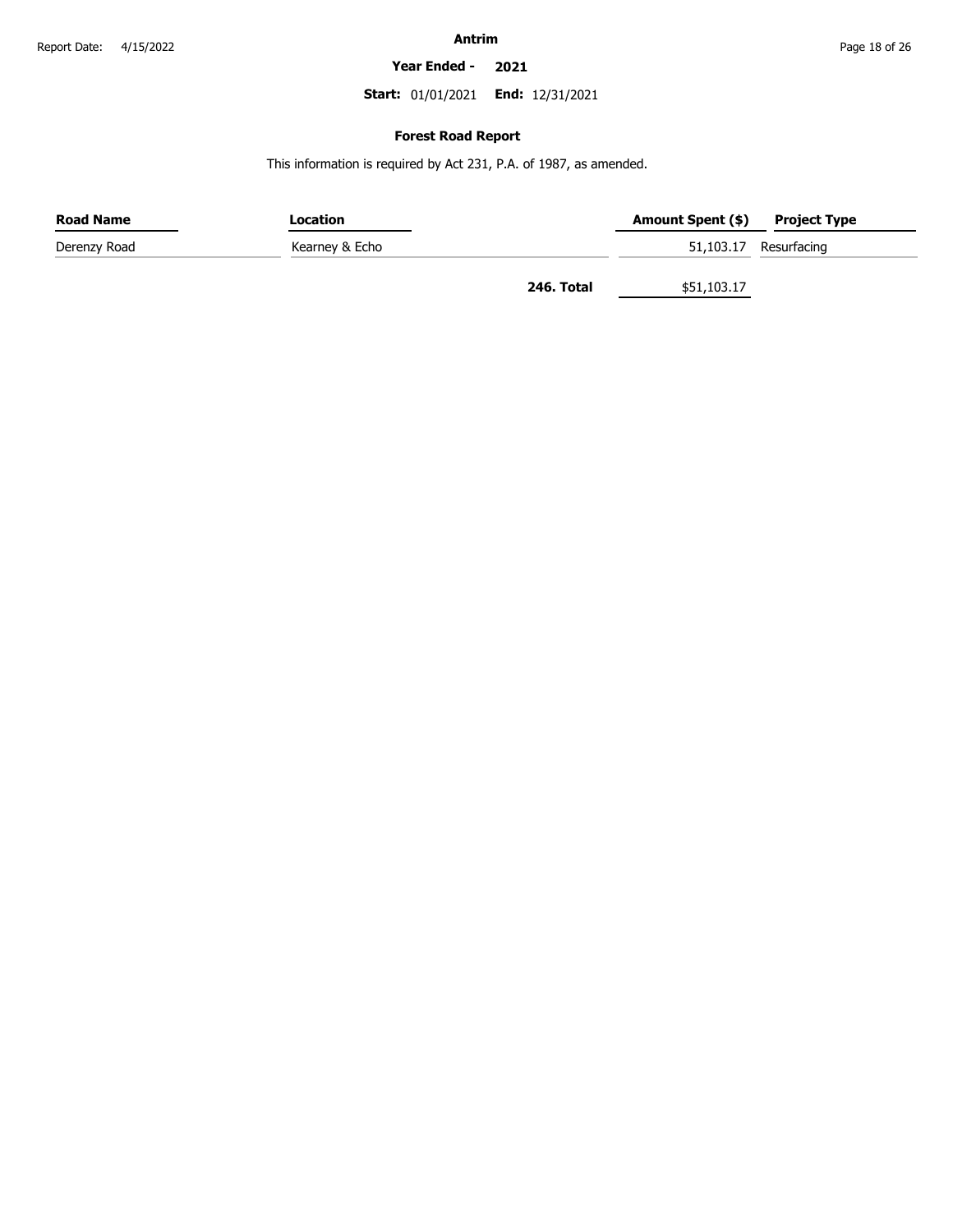#### **Year Ended - 2021**

### **Start:** 01/01/2021 **End:** 12/31/2021

# **CONSTRUCTION / CAPACITY IMPROVEMENTS / STRUCTURAL IMPROVEMENTS Summary**

### **CONSTRUCTION / CAPACITY IMPROVEMENTS**

|                                      |            |     | Primary System |              |       | Local System |              |
|--------------------------------------|------------|-----|----------------|--------------|-------|--------------|--------------|
| <b>ROADS</b>                         | *Unit      |     |                | Expenditures | *Unit |              | Expenditures |
| 247. New Construction, New Location  | 0.00 mi.   |     | $\mathsf{x}$   | \$0.00       | 0.00  | mi.          | \$0.00       |
| 248. Widening                        | 0.00       | mi. |                | 0.00         | 0.00  | mi.          | 0.00         |
| <b>BRIDGES</b>                       |            |     |                |              |       |              |              |
| 249. New Location                    | $0.00$ ea. |     |                | 0.00         | 0.00  | ea.          | 0.00         |
| 250. TOTAL CONSTRUCTION/CAPACITY IMP |            |     |                | \$0.00       |       |              | \$0.00       |

### **PRESERVATION - STRUCTURAL IMPROVEMENTS**

|                                             | Primary System |     | Local System |                |            |  |                |
|---------------------------------------------|----------------|-----|--------------|----------------|------------|--|----------------|
| <b>ROADS</b>                                | *Unit          |     |              | Expenditures   | *Unit      |  | Expenditures   |
| 251. Reconstruction                         | 0.00           | mi. | $\mathsf{x}$ | \$0.00         | $0.00$ mi. |  | \$0.00         |
| 252. Resurfacing                            | 3.85 mi.       |     |              | 1,399,829.33   | 2.53 mi.   |  | 358,989.62     |
| 253. Gravel Surfacing                       | 0.00           | mi. |              | 0.00           | 4.84 mi.   |  | 813,856.84     |
| 254. Paving Gravel Roads                    | $0.00$ mi.     |     |              | 0.00           | $0.56$ mi. |  | 197,826.96     |
| SAFETY PROJECTS                             |                |     |              |                |            |  |                |
| 255. Intersection Improvements              | $0.00$ ea.     |     |              | 0.00           | $0.00$ ea. |  | 0.00           |
| 256. Railroad Crossing Improvements         | $0.00$ ea.     |     |              | 0.00           | $0.00$ ea. |  | 0.00           |
| 257. Other                                  | $0.00$ ea.     |     |              | 0.00           | $0.00$ ea. |  | 0.00           |
| <b>MISCELLANEOUS</b>                        |                |     |              |                |            |  |                |
| 258. Roadside Parks                         | 0.00           | ea. |              | 0.00           | $0.00$ ea. |  | 0.00           |
| 259. Other                                  | $0.00$ ea.     |     |              | 0.00           | $0.00$ ea. |  | 0.00           |
| 260. Subtotals                              |                |     |              | 1,399,829.33   |            |  | 1,370,673.42   |
| <b>BRIDGES</b>                              |                |     |              |                |            |  |                |
| 261. Replacement                            | $0.00$ ea.     |     |              | 0.00           | $0.00$ ea. |  | 0.00           |
| 262. Recondition or Repair                  | $0.00$ ea.     |     |              | 0.00           | $0.00$ ea. |  | 0.00           |
| 263. Replace with Culvert                   | $0.00$ ea.     |     |              | 0.00           | $0.00$ ea. |  | 0.00           |
| 264. Bridge Subtotals                       |                |     |              | 0.00           |            |  | 0.00           |
| <b>265. TOTAL PRESERVATION - STRUCT IMP</b> |                |     |              | \$1,399,829.33 |            |  | \$1,370,673.42 |

\*All Units are to be reported in the Fiscal Year that the project is opened for use.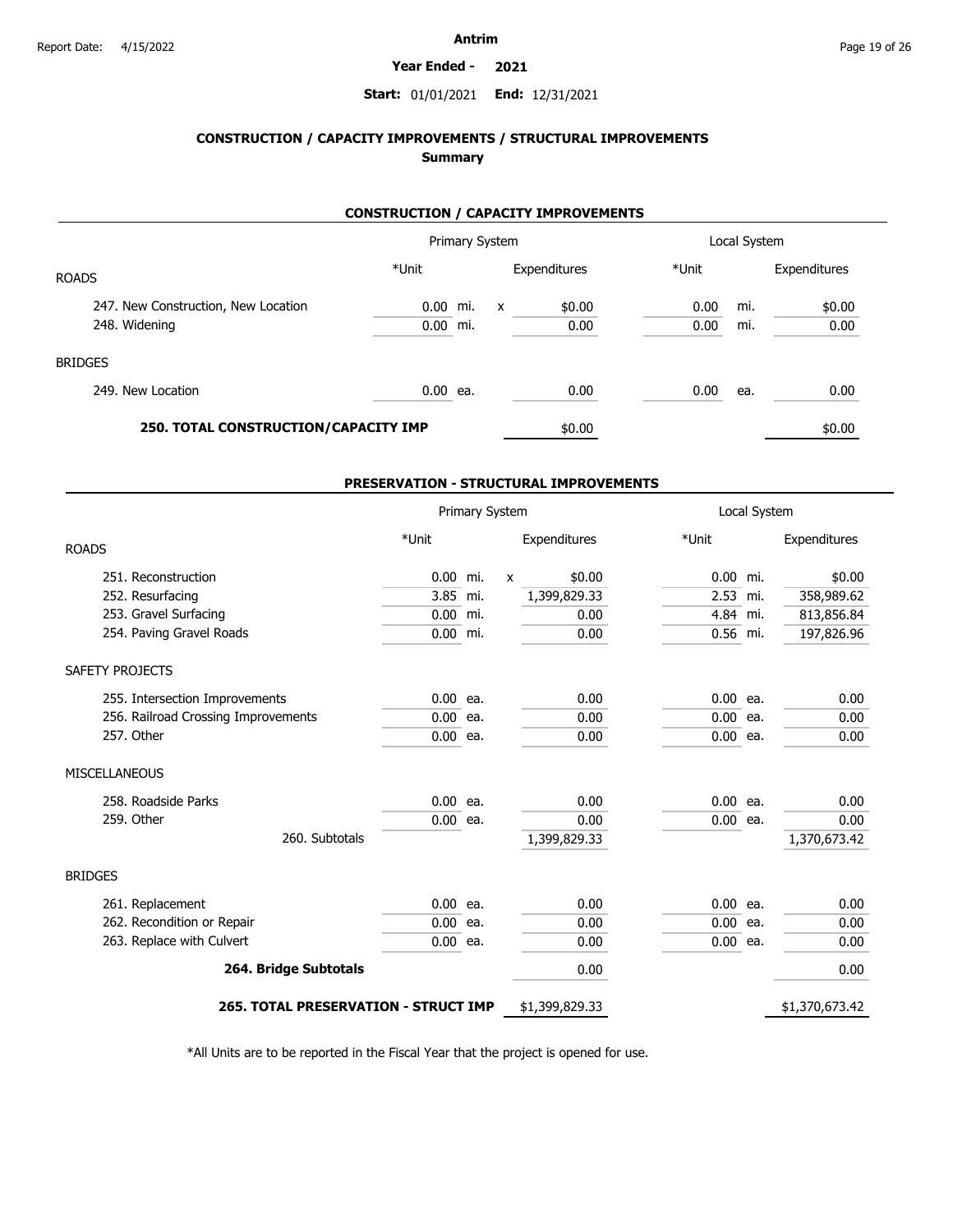# **Start:** 01/01/2021 **End:** 12/31/2021

### **SCHEDULE OF TOWNSHIP MILEAGE AND POPULATION**

|                                |                                            |                                            | <b>Local Roads</b>                         |                                                     | <b>Primary Roads</b>                                |                                            |                                                              |                                            |  |
|--------------------------------|--------------------------------------------|--------------------------------------------|--------------------------------------------|-----------------------------------------------------|-----------------------------------------------------|--------------------------------------------|--------------------------------------------------------------|--------------------------------------------|--|
|                                |                                            | Miles Outside<br><b>Municipalities</b>     |                                            |                                                     | <b>Miles Outside</b><br><b>Municipalities</b>       |                                            |                                                              |                                            |  |
| <b>Township</b>                | <b>Total</b><br>Local<br>(m <sub>i</sub> ) | Local<br><b>Urban</b><br>(m <sub>i</sub> ) | <b>Funds</b><br><b>Received</b><br>$($ \$) | <b>Total</b><br><b>Primary</b><br>(m <sub>i</sub> ) | <b>Primary</b><br><b>Urban</b><br>(m <sub>i</sub> ) | <b>Funds</b><br><b>Received</b><br>$($ \$) | <b>Population</b><br><b>Outside</b><br><b>Municipalities</b> | <b>Funds</b><br><b>Received</b><br>$($ \$) |  |
| <b>BANKS</b>                   | 56.58                                      | 0.00                                       | 172,399.27                                 | 28.14                                               | 0.00                                                | 78,004.08                                  | 1,221                                                        | 25,470.06                                  |  |
| <b>CENTRAL LAKE</b>            | 37.13                                      | 0.00                                       | 113,135.11                                 | 20.11                                               | 0.00                                                | 55,744.92                                  | 1,199                                                        | 25,011.14                                  |  |
| <b>CHESTONIA</b>               | 32.30                                      | 0.00                                       | 98,418.10                                  | 5.94                                                | 0.00                                                | 16,465.68                                  | 512                                                          | 10,680.32                                  |  |
| <b>CUSTER</b>                  | 45.41                                      | 0.00                                       | 138,364.27                                 | 14.93                                               | 0.00                                                | 41,385.96                                  | 1,150                                                        | 23,989.00                                  |  |
| <b>ECHO</b>                    | 27.67                                      | 0.00                                       | 84,310.49                                  | 22.23                                               | 0.00                                                | 61,621.56                                  | 952                                                          | 19,858.72                                  |  |
| <b>ELK RAPIDS</b>              | 8.94                                       | 0.00                                       | 27,240.18                                  | 5.28                                                | 0.00                                                | 14,636.16                                  | 992                                                          | 20,693.12                                  |  |
| FOREST HOME                    | 32.25                                      | 0.00                                       | 98,265.75                                  | 20.96                                               | 0.00                                                | 58,101.12                                  | 1,205                                                        | 25,136.30                                  |  |
| <b>HELENA</b>                  | 25.40                                      | 0.00                                       | 77,393.80                                  | 17.16                                               | 0.00                                                | 47,567.52                                  | 937                                                          | 19,545.82                                  |  |
| <b>JORDAN</b>                  | 28.79                                      | 0.00                                       | 87,723.13                                  | 10.95                                               | 0.00                                                | 30,353.40                                  | 887                                                          | 18,502.82                                  |  |
| <b>KEARNEY</b>                 | 44.17                                      | 0.00                                       | 134,585.98                                 | 14.47                                               | 0.00                                                | 40,110.84                                  | 1,197                                                        | 24,969.42                                  |  |
| <b>MANCELONA</b>               | 145.74                                     | 0.00                                       | 444,069.80                                 | 17.64                                               | 0.00                                                | 48,898.08                                  | 2,355                                                        | 49,125.30                                  |  |
| <b>MILTON</b>                  | 47.89                                      | 0.00                                       | 145,920.83                                 | 17.70                                               | 0.00                                                | 49,064.40                                  | 2,355                                                        | 49,125.30                                  |  |
| <b>STAR</b>                    | 76.38                                      | 0.00                                       | 232,729.85                                 | 8.15                                                | 0.00                                                | 22,591.80                                  | 1,028                                                        | 21,444.08                                  |  |
| <b>TORCH LAKE</b>              | 19.36                                      | 0.00                                       | 58,989.92                                  | 5.05                                                | 0.00                                                | 13,998.60                                  | 1,212                                                        | 25,282.32                                  |  |
| <b>WARNER</b>                  | 34.94                                      | 0.00                                       | 106,462.18                                 | 1.72                                                | 0.00                                                | 4,767.84                                   | 364                                                          | 7,593.04                                   |  |
| 266. Totals                    | 662.95                                     | 0.00                                       | \$2,020,008.66                             | 210.43                                              | 0.00                                                | \$583,311.96                               | 17,566                                                       | \$366,426.76                               |  |
| Local Road Rate Per Mile       |                                            |                                            | 3047                                       | Primary Road Rate Per Mile                          |                                                     | 2772                                       |                                                              |                                            |  |
| Local Urban Road Rate Per Mile |                                            |                                            | 2643                                       | Primary Urban Road Rate Per Mile                    |                                                     | 15858                                      |                                                              |                                            |  |
| Population Rate Per Capita     |                                            |                                            | 20.86                                      |                                                     |                                                     |                                            |                                                              |                                            |  |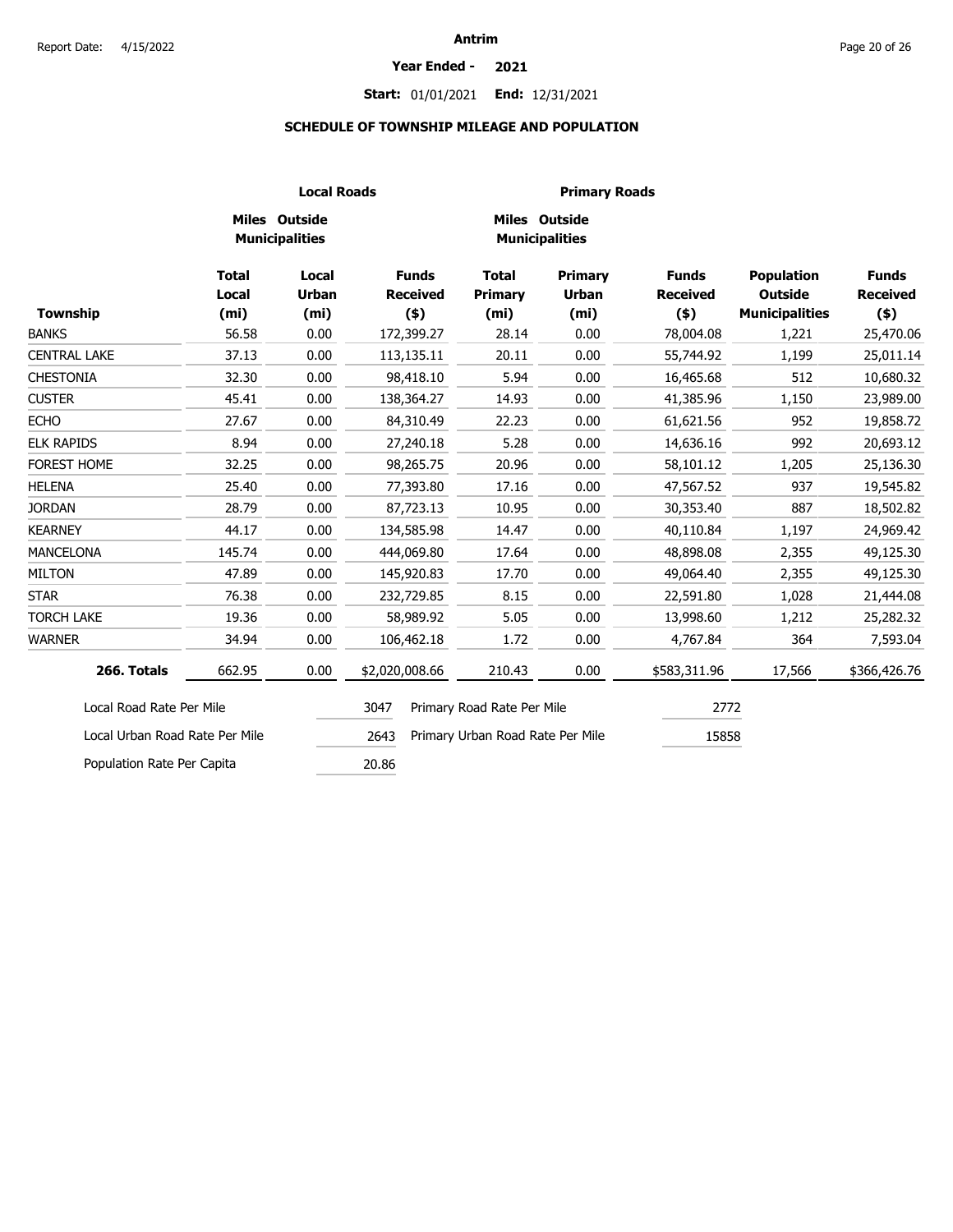#### **Year Ended - 2021**

**Start:** 01/01/2021 **End:** 12/31/2021

# **SCHEDULE OF TOWNSHIP EXPENDITURES AND CONTRIBUTIONS Expenditures**

|                     | Construction/<br>Capacity | <b>Preservation -</b><br><b>Struct</b> |                | <b>Township</b>     |
|---------------------|---------------------------|----------------------------------------|----------------|---------------------|
| <b>Township</b>     | Improvement (\$)          | Improvement (\$)                       | Total $(*)$    | Contributions* (\$) |
| <b>BANKS</b>        | 0.00                      | 177,233.39                             | 177,233.39     | 200,376.92          |
| <b>CENTRAL LAKE</b> | 0.00                      | 129,248.94                             | 129,248.94     | 34,641.00           |
| <b>CHESTONIA</b>    |                           |                                        |                |                     |
| <b>CUSTER</b>       | 0.00                      | 205,520.28                             | 205,520.28     | 140,893.92          |
| <b>ECHO</b>         |                           |                                        |                |                     |
| <b>ELK RAPIDS</b>   | 0.00                      | 251,123.92                             | 251,123.92     | 77,587.23           |
| <b>FOREST HOME</b>  | 0.00                      | 0.00                                   | 0.00           | 414,728.00          |
| <b>HELENA</b>       | 0.00                      | 465,063.78                             | 465,063.78     | 33,285.00           |
| <b>JORDAN</b>       | 0.00                      | 154,576.46                             | 154,576.46     | 129,577.13          |
| <b>KEARNEY</b>      |                           |                                        |                |                     |
| <b>MANCELONA</b>    | 0.00                      | 32,383.05                              | 32,383.05      | 78,734.80           |
| <b>MILTON</b>       | 0.00                      | 1,277,151.67                           | 1,277,151.67   | 214,693.00          |
| <b>STAR</b>         | 0.00                      | 74,555.12                              | 74,555.12      | 10,867.38           |
| <b>TORCH LAKE</b>   | 0.00                      | 3,646.14                               | 3,646.14       | 13,116.88           |
| <b>WARNER</b>       |                           |                                        |                |                     |
| 267. Totals         | \$0.00                    | \$2,770,502.75                         | \$2,770,502.75 | \$1,348,501.26      |

\*The Township Contributions Totals and the Funds expended for Construction and Preservation amount may not balance. The Township Contributions list all funds contributed by each township and will balance back to the amount reported on the Statement of Revenues, Line 74, Township Contributions.

The total funds expended are for Construction and Preservation only. They do not contain funds expended for Routine Preventative Maintenance.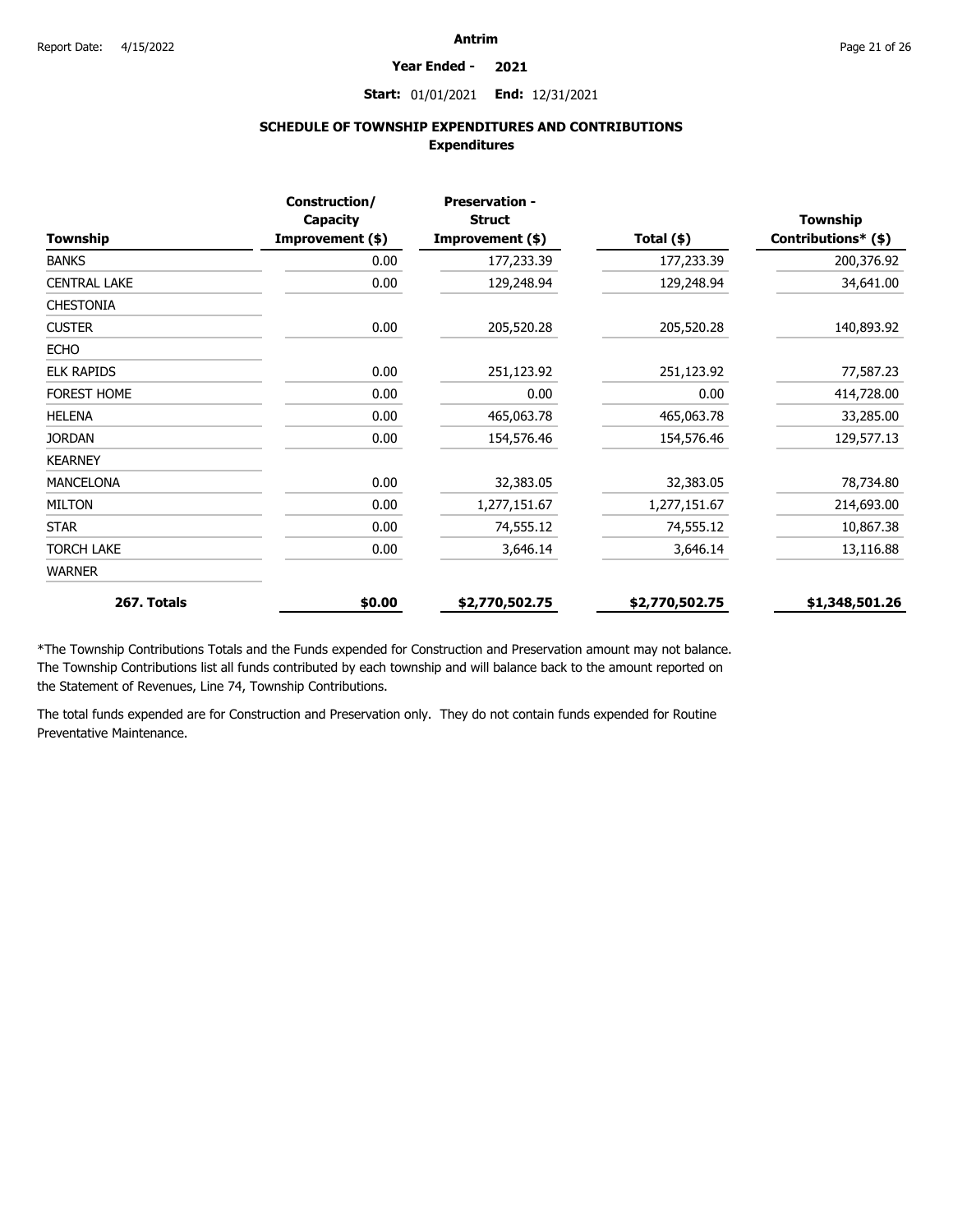**Year Ended - 2021**

**Start:** 01/01/2021 **End:** 12/31/2021

### **ASSET MANAGEMENT**

# **Projects Completed During the County Fiscal Year**

**Work Type:** Add 6" 23A & regrade

| Project ID/Name | <b>Total Project Cost</b> | Date Open to Traffic | <b>Pavement Type</b> |
|-----------------|---------------------------|----------------------|----------------------|
| 489.2121        | 62.121.00                 | 09/28/2021           | Gravel               |
| 489.2151        | 30.021.00                 | 11/12/2021           | Gravel               |

**Work Type:** Chip seal - RTR + fog seal

| Project ID/Name | <b>Total Project Cost</b> | Date Open to Traffic | <b>Pavement Type</b> |
|-----------------|---------------------------|----------------------|----------------------|
| 474.2112        | 190.414.00                | 08/02/2021           | Asphalt              |
| 504.2144        | 60.390.00                 | 06/23/2021           | Asphalt              |

**Work Type:** Chip seal - RTR no fog

| Project ID/Name | <b>Total Project Cost</b> | Date Open to Traffic | <b>Pavement Type</b> |
|-----------------|---------------------------|----------------------|----------------------|
| 474.2109        | 130.874.00                | 08/09/2021           | Asphalt              |
| 474.2110        | 31.547.00                 | 08/09/2021           | Asphalt              |
| 474.2111        | 68.907.00                 | 08/09/2021           | Asphalt              |

**Work Type:** Chip seal CM 90 + fog seal + crack fill

| <b>Project ID/Name</b> | <b>Total Project Cost</b> | <b>Date Open to Traffic</b> | <b>Pavement Type</b> |
|------------------------|---------------------------|-----------------------------|----------------------|
| 474.2102               | 46,512.00                 | 07/22/2021                  | Asphalt              |
| 474.2104               | 132,213.00                | 07/22/2021                  | Asphalt              |
| 474.2106               | 93,866.00                 | 07/22/2021                  | Asphalt              |
| 474.2107               | 35,537.00                 | 07/22/2021                  | Asphalt              |
| 474.2108               | 145,725.00                | 07/22/2021                  | Asphalt              |
| 504.2114               | 10,780.00                 | 07/28/2021                  | Asphalt              |
| 504.2116               | 16,906.00                 | 07/28/2021                  | Asphalt              |
| 504.2118               | 80,775.00                 | 07/22/2021                  | Asphalt              |
| 504.2120               | 4,048.00                  | 07/22/2021                  | Asphalt              |
| 504.2122               | 31,752.00                 | 07/22/2021                  | Asphalt              |
| 504.2124               | 3,738.00                  | 07/22/2021                  | Asphalt              |
| 504.2126               | 5,142.00                  | 07/28/2021                  | Asphalt              |
| 504.2128               | 11,766.00                 | 07/28/2021                  | Asphalt              |
| 504.2130               | 41,686.00                 | 07/26/2021                  | Asphalt              |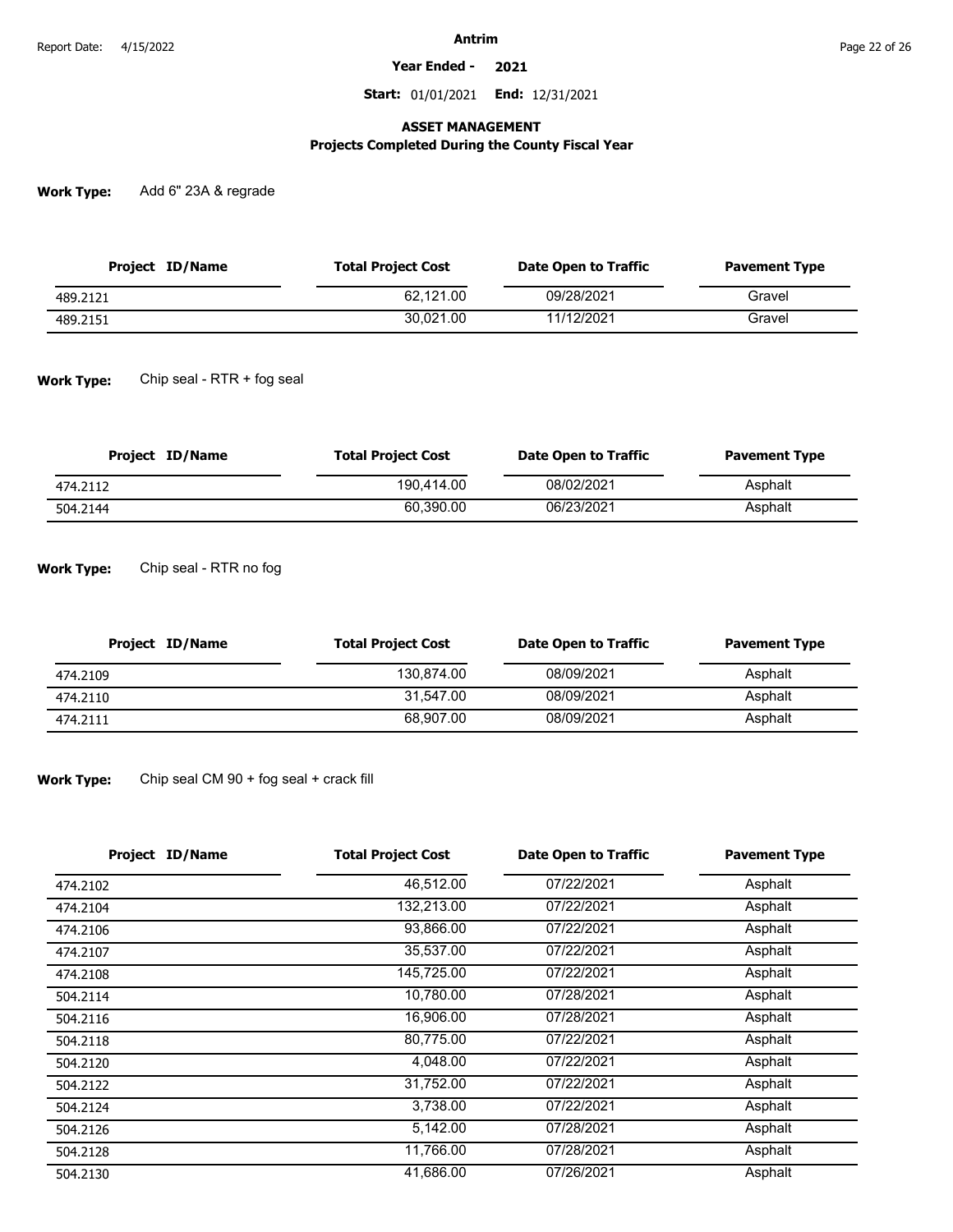| Report Date: | 4/15/2022 |                          | <b>Antrim</b>            |         |  |
|--------------|-----------|--------------------------|--------------------------|---------|--|
|              |           | <b>Year Ended -</b>      | 2021                     |         |  |
|              |           | <b>Start: 01/01/2021</b> | <b>End:</b> $12/31/2021$ |         |  |
| 504.2132     |           | 32,804.00                | 07/27/2021               | Asphalt |  |
| 504.2134     |           | 14,880.00                | 07/27/2021               | Asphalt |  |
| 504.2136     |           | 65,249.00                | 07/28/2021               | Asphalt |  |
| 504.2138     |           | 77,985.00                | 09/01/2021               | Asphalt |  |
| 504.2140     |           | 40,897.00                | 09/01/2021               | Asphalt |  |
| 504.2142     |           | 8,107.00                 | 07/26/2021               | Asphalt |  |

**Work Type:** Overlay - 2" HMA (220) 5E1

| <b>Project ID/Name</b> | <b>Total Project Cost</b> | Date Open to Traffic | <b>Pavement Type</b> |
|------------------------|---------------------------|----------------------|----------------------|
| 459.2101               | 706.240.00                | 06/01/2021           | Asphalt              |
| 489.2115               | 54.713.00                 | 07/08/2021           | Asphalt              |
| 489.2117               | 62.600.00                 | 07/14/2021           | Asphalt              |
| 489.2119               | 144.460.00                | 07/14/2021           | Asphalt              |
| 489.2133               | 73.671.00                 | 07/20/2021           | Asphalt              |

**Work Type:** Pave Gravel - 4" 22A, 330 PSY 5E1

| Project ID/Name | <b>Total Project Cost</b> | Date Open to Traffic | <b>Pavement Type</b> |
|-----------------|---------------------------|----------------------|----------------------|
| 489.2139        | 50.898.00                 | 10/25/2021           | Asphalt              |

**Work Type:** Pave Gravel - 6" 22A, 220 PSY 5E1

| Project ID/Name | <b>Total Project Cost</b> | Date Open to Traffic | <b>Pavement Type</b> |
|-----------------|---------------------------|----------------------|----------------------|
| 489.2113        | 136.278.00                | 09/17/2021           | Asphalt              |
| 489.2135        | 42.105.00                 | 09/15/2021           | Asphalt              |
| 489.2137        | 42.298.00                 | 09/15/2021           | Asphalt              |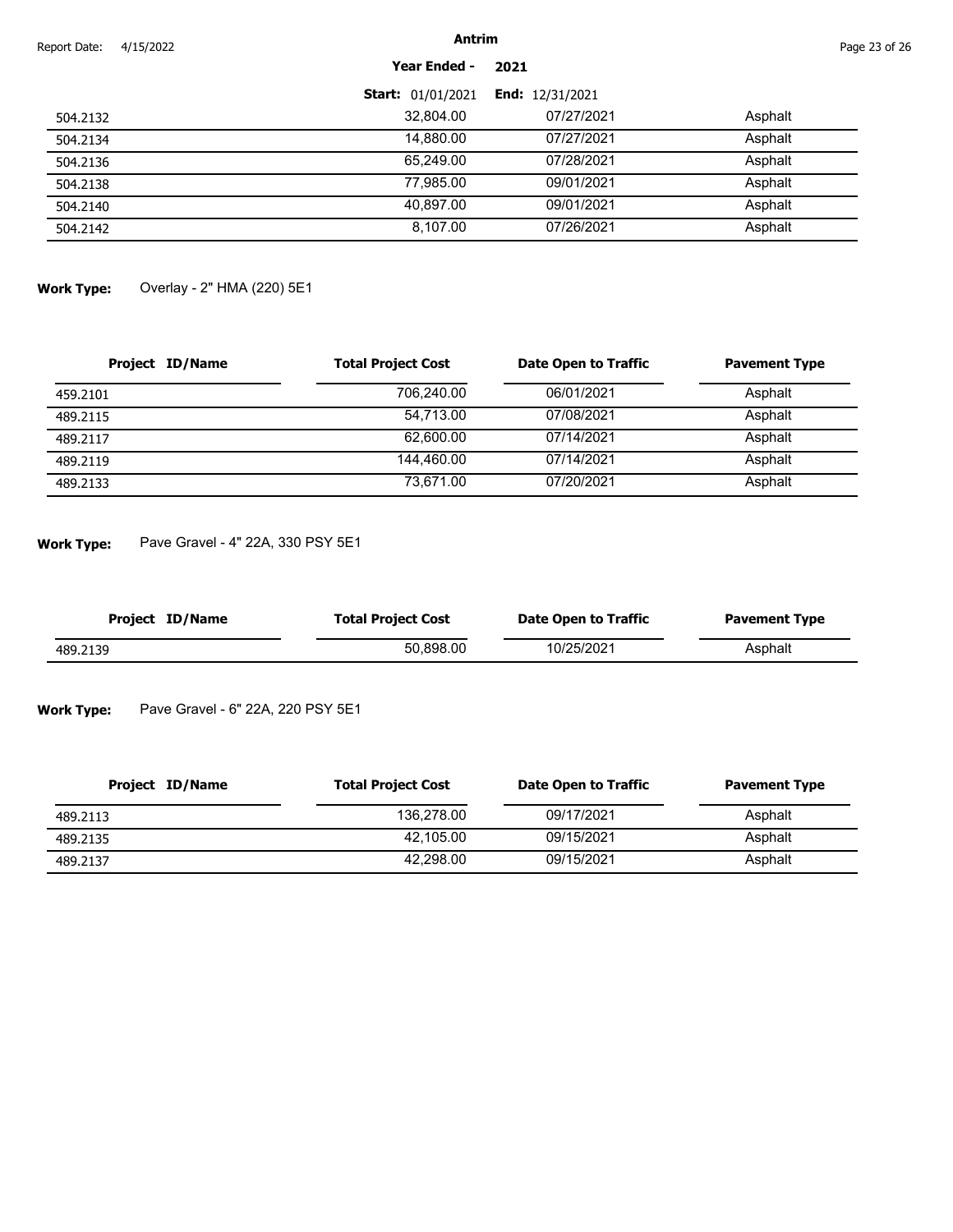**Start:** 01/01/2021 **End:** 12/31/2021

### **Sub Ledger Report**

# **Line: 3 Sundry Accounts Receivable**

| Account    | <b>Description</b> | Amount (\$) |
|------------|--------------------|-------------|
| $1040 - 1$ | <b>SUNDRY A/R</b>  | 2,086.61    |
| 0770       | A/R VILLAGES       | 8,911.08    |

### **Line: 18 Other (Identify)**

| <b>Account</b> | <b>Description</b>      | Amount (*` |
|----------------|-------------------------|------------|
| 0339-2         | <b>DEFERRED INFLOWS</b> | 0.00       |

### **Line: 49 Specify - County**

| Account | <b>Description</b> | Amount (\$) |
|---------|--------------------|-------------|
| 451     | <b>ROAD USE</b>    | 58,666.00   |

### **Line: 55 FS-Other - Primary**

| <b>Account</b> | <b>Description</b> | Amount (\$) |
|----------------|--------------------|-------------|
| $501-1$        | <b>ARRA FUNDS</b>  | $0.00\,$    |

### **Line: 63 OTH-Other - County**

| <b>Account</b> | <b>Description</b> | Amount (\$) |
|----------------|--------------------|-------------|
| 671            | <b>STATE</b>       | 0.00        |

### **Line: 63 OTH-Other - Primary**

| Account   | <b>Description</b>       | Amount (\$) |
|-----------|--------------------------|-------------|
| $ 539-0 $ | <b>ROAD RISK RESERVE</b> | 0.00        |

### **Line: 75 CFL-Other - County**

| Account | <b>Description</b>   | Amount (\$' |
|---------|----------------------|-------------|
| 671     | <b>CONTRIBUTIONS</b> | 1 Q GO 4    |

### **Line: 75 CFL-Other - Local**

| <b>Account</b> | <b>Description</b>  | Amount (\$) |
|----------------|---------------------|-------------|
| 671            | Other Contributions | 0.00        |

### **Line: 75 CFL-Other - Primary**

 $\sim$ 

| Account | <b>Description</b>         | Amount (\$) |
|---------|----------------------------|-------------|
| 671     | <b>OTHER CONTRIBUTIONS</b> | $0.00\,$    |

### **Line: 80 SC-Other - County**

| Account | Description               | Amount (\$' |
|---------|---------------------------|-------------|
| 0687    | Sundry Refunds<br>.<br>__ | 0.00        |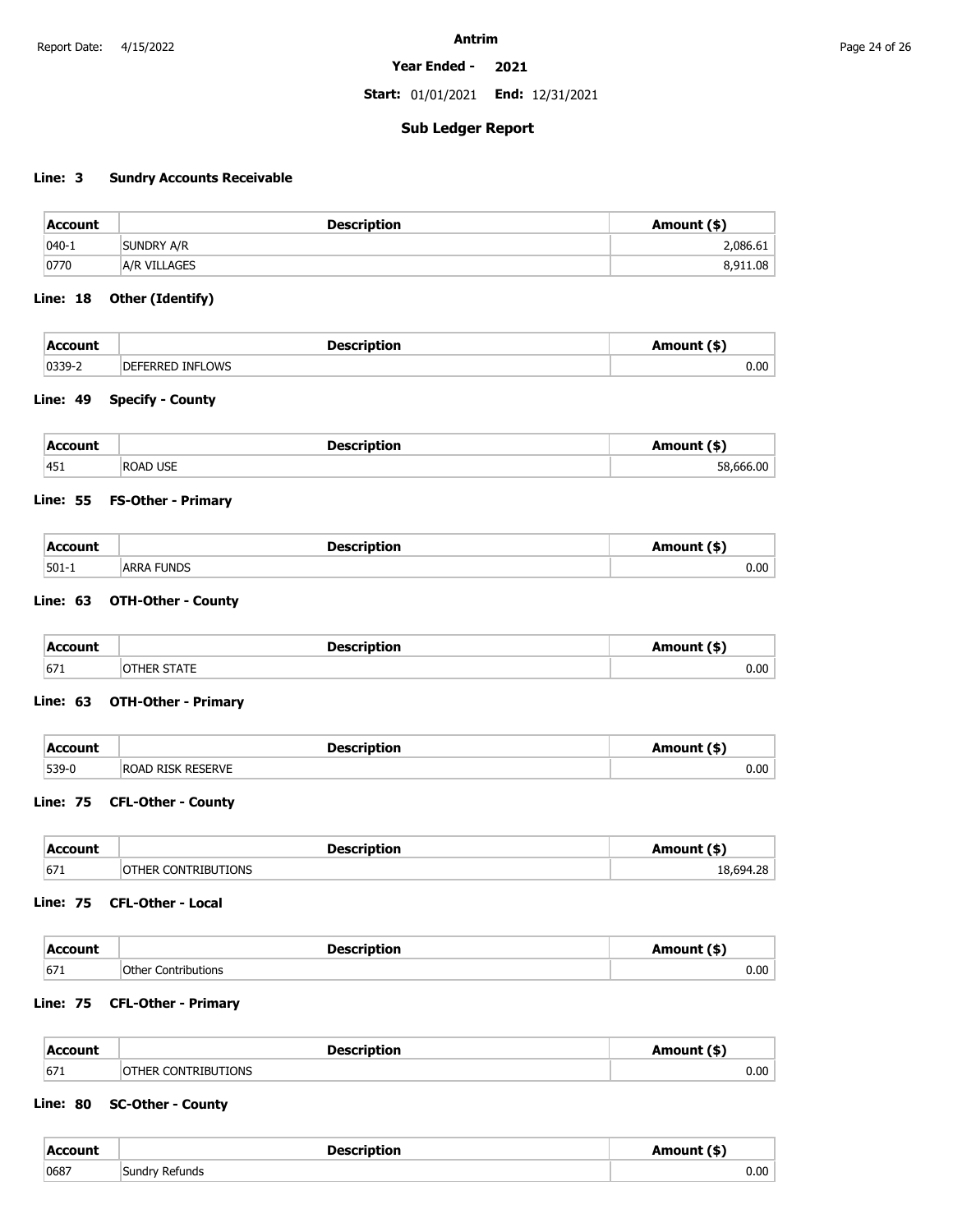### **Start:** 01/01/2021 **End:** 12/31/2021

### **Line: 139 Interfund Transfer (County To Primary and/or Local) - Primary**

| Account | <b>Description</b>   | Amount (\$' |
|---------|----------------------|-------------|
| 0556    | Special State Grants | $0.00\,$    |

### **Line: 143 Other - Primary**

| Account | Description               | Amount (\$)               |
|---------|---------------------------|---------------------------|
| 510     | EQUIPMENT EXPENSES DIRECT | $\sim$<br>30<br>ີີ 609.ບ. |

### **Line: 156 All Other Charges - County**

| Account | <b>Description</b>       | Amount (\$) |
|---------|--------------------------|-------------|
| 510     | EQUIPMENT EXPENSE DIRECT | 3,562.26    |
| 511     | Indirect Eq exp          | 20,266.47   |
| 514     | DISTRIBUTIVE EXPENSE     | 5,012.15    |
| 977     | CAPITAL OUTLAY           | 472.09      |

### **Line: 177 Other - Distributive Calculation**

| Account | <b>Description</b> | Amount (\$) |
|---------|--------------------|-------------|
| 514     | OTHER DISTRIBUTIVE | 191,313,75  |

### **Line: 177 Other - Total Labor Charge**

| Account   | <b>Description</b>               | Amount (\$) |
|-----------|----------------------------------|-------------|
| 040       | Sundry a R                       | 0.00        |
| $076 - 1$ | DUE FROM COUNTY                  | 0.00        |
| 077       | DUE FROM VILLAGES                | 788.30      |
| 257       | ACCRUED WAGES                    | (2, 572.21) |
| 513       | DISTRIBUTIVE FRINGES             | 364,329.03  |
| 514       | OTHER DISTRIBUTIVE               | 138,794.07  |
| 518       | <b>STATE TRUNKLINE NON-MAINT</b> | 0.00        |

### **Line: 195 Expenses Distributed - Other**

| <b>Account</b> | <b>Description</b>   | Amount (\$) |
|----------------|----------------------|-------------|
| 931            | <b>SALT FACILITY</b> | 2,686.07    |
| 936            | SIGN SHOP            | 19,763.11   |

### **Line: 209 Other - MDOT Other**

| Account | Description                            | nount (\$)                   |
|---------|----------------------------------------|------------------------------|
| 078     | , MAINT<br><b>NON</b><br>$\sim$ $\sim$ | $-1$<br>547 .<br>, , , , , , |

# **Line: 209 Other - Trunkline Maintenance**

| <b>Account</b> | <b>Description</b> | Amount (\$) |
|----------------|--------------------|-------------|
| 517            | To Balance         | (2,217.83)  |

### **Line: 242 Expenditure10**

| Account | <b>Description</b>         | Amount (\$' |
|---------|----------------------------|-------------|
| 458     | IMancelona Road<br>.<br>__ | $0.00\,$    |